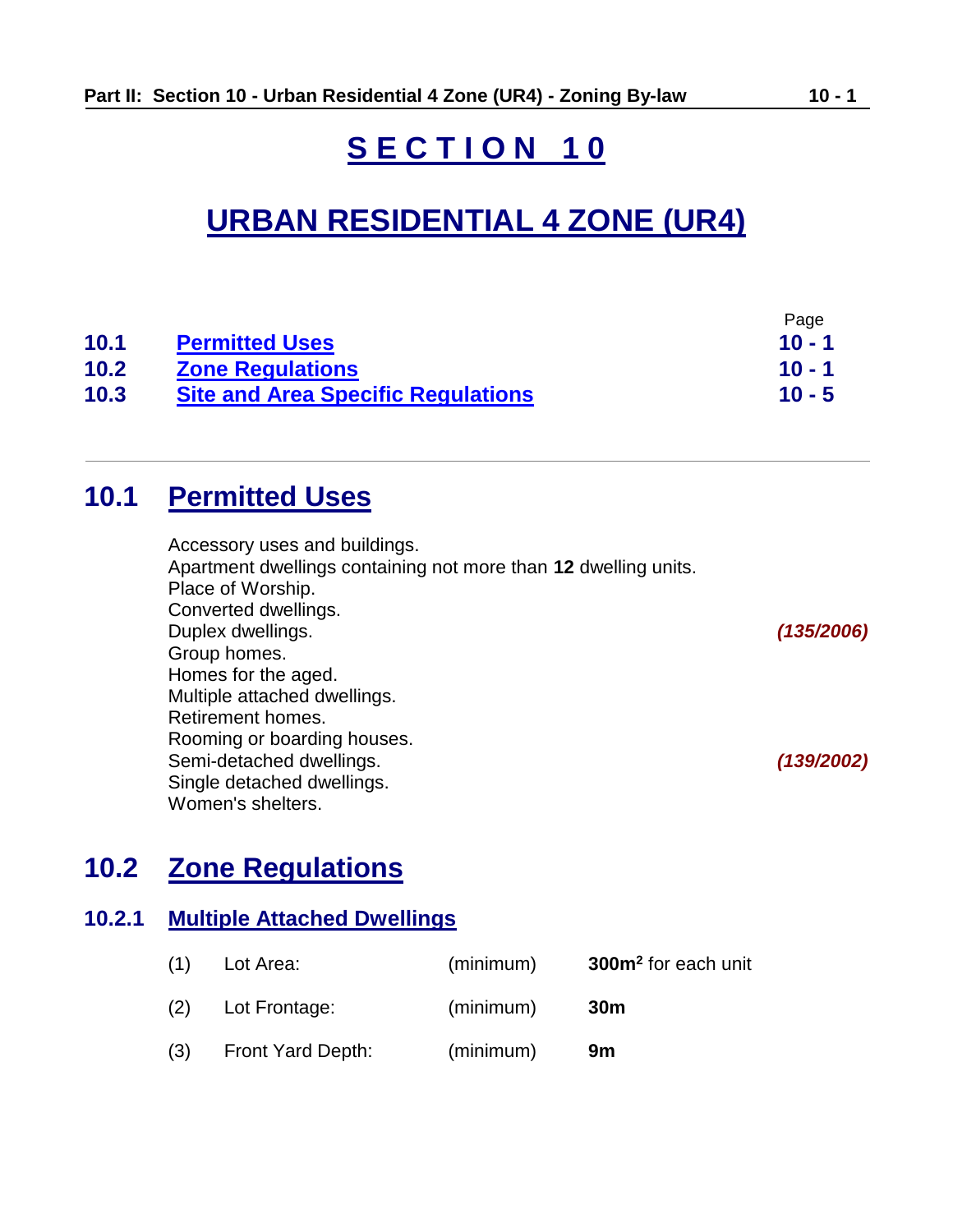| $10 - 2$ | Part II: Section 10 - Urban Residential 4 Zone (UR4) - Zoning By-law |                                      |           |                                                                                                                                                                                                                                                                                                                                                                                                                                                                                                                                                                  |
|----------|----------------------------------------------------------------------|--------------------------------------|-----------|------------------------------------------------------------------------------------------------------------------------------------------------------------------------------------------------------------------------------------------------------------------------------------------------------------------------------------------------------------------------------------------------------------------------------------------------------------------------------------------------------------------------------------------------------------------|
|          | (4)                                                                  | Side Yard Widths:                    | (minimum) | 3m (each side), there is no interior<br>side yard required along the<br>common lot line where dwelling<br>units are attached by a common<br>wall, there is an interior side yard<br>of <b>0.6m</b> required along the<br>common lot line for those portions<br>of the dwelling units which are not<br>attached by a common wall                                                                                                                                                                                                                                  |
|          | (5)                                                                  | Rear Yard Depth:                     | (minimum) | 7.5 <sub>m</sub>                                                                                                                                                                                                                                                                                                                                                                                                                                                                                                                                                 |
|          | (6)                                                                  | Lot Coverage:                        | (maximum) | 30%                                                                                                                                                                                                                                                                                                                                                                                                                                                                                                                                                              |
|          | (7)                                                                  | Height:                              | (maximum) | 12m                                                                                                                                                                                                                                                                                                                                                                                                                                                                                                                                                              |
|          | (8)                                                                  | Landscaped Open Space: (minimum)     |           | 40%                                                                                                                                                                                                                                                                                                                                                                                                                                                                                                                                                              |
|          | (9)                                                                  | <b>Private Outdoor Amenity Area:</b> | (minimum) | A private outdoor amenity area<br>shall be provided immediately<br>adjacent to each dwelling unit for<br>the private use of the occupants of<br>the dwelling unit.<br>The private<br>outdoor amenity area shall:<br>(a) have an area of not less than<br>$35m^2$ ;<br>(b) have a minimum width equal to<br>the width of the dwelling unit;<br>(c) be accessible from the dwelling<br>unit; and<br>(d) be bordered by a wall or wood<br>privacy fence along a minimum<br>of 90% of its perimeter, such<br>wall or fence shall not be less<br>than 1.5m in height. |
| 10.2.2   |                                                                      | <b>Apartment Dwelling</b>            |           |                                                                                                                                                                                                                                                                                                                                                                                                                                                                                                                                                                  |
|          | (1)                                                                  | Lot Area:                            | (minimum) | a minimum lot area of 650m <sup>2</sup> for<br>the first three dwelling units and a<br>minimum lot area of 100m <sup>2</sup> for                                                                                                                                                                                                                                                                                                                                                                                                                                 |

each additional dwelling unit.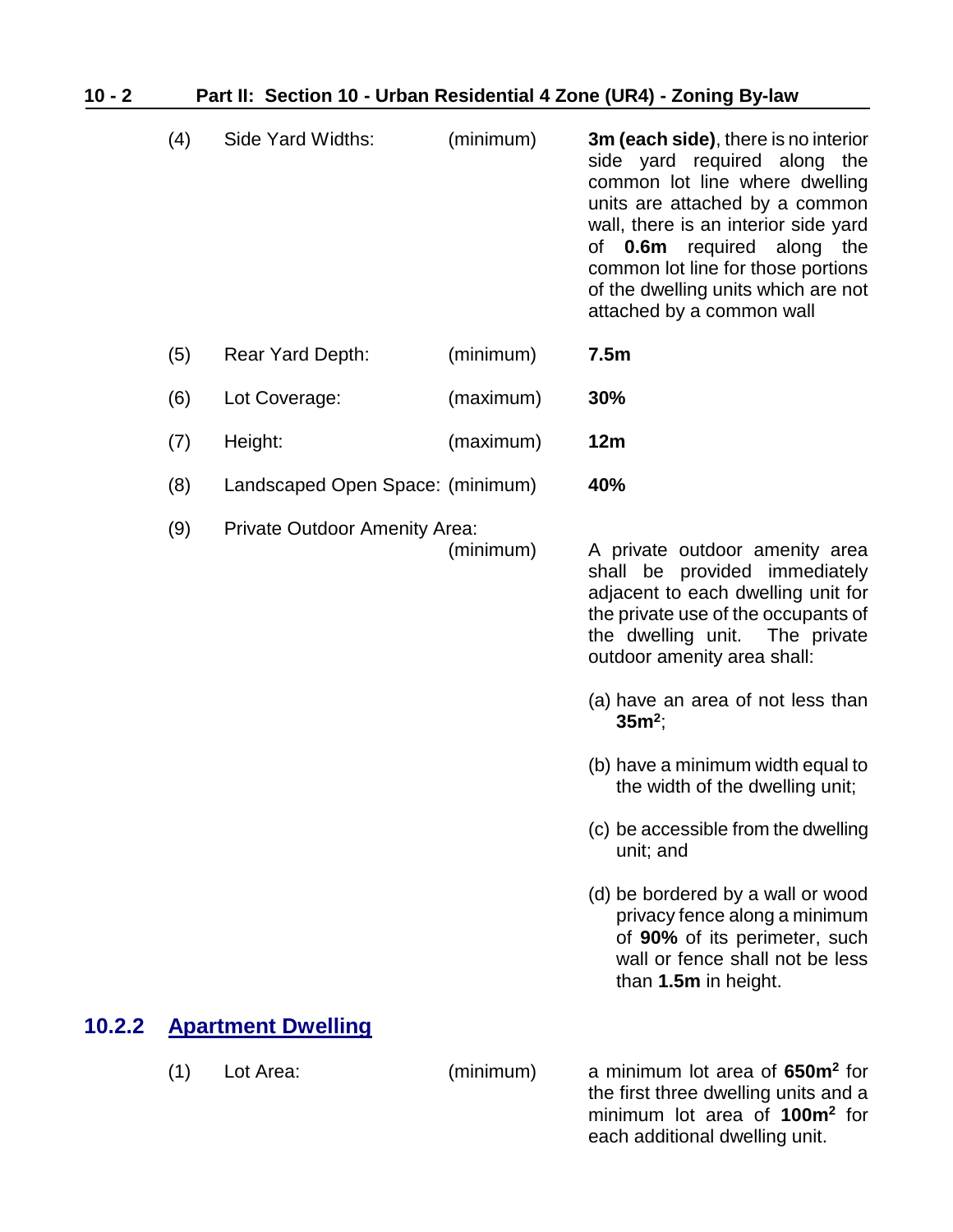#### **Part II: Section 10 - Urban Residential 4 Zone (UR4) - Zoning By-law 10 - 3**

| (2) | Lot Frontage:                    | (minimum) | 20 <sub>m</sub>  |
|-----|----------------------------------|-----------|------------------|
| (3) | Front Yard Depth:                | (minimum) | 9m               |
| (4) | Side Yard Widths:                | (minimum) | 5m (each side)   |
| (5) | <b>Rear Yard Depth:</b>          | (minimum) | 7.5 <sub>m</sub> |
| (6) | Lot Coverage:                    | (maximum) | 35%              |
| (7) | Height:                          | (maximum) | 12 <sub>m</sub>  |
| (8) | Landscaped Open Space: (minimum) |           | 40%              |

#### **10.2.3 Converted Dwellings**

Within the "UR4" zone a single detached, semi-detached or duplex dwelling which conforms to this By-law may be converted to create one or more additional dwelling units subject to the following regulations:

(1) A detached-dwelling, located in the areas as shown on Zoning Map - Parts 38, 39, 42, 43, 53, 54, 56, 57, 66 and 67, may be converted to create more than **2** dwelling units, subject to Section 9.2.2(5).

### **10.2.4 Women's Shelter** *(14/2010)*

(1) The regulations set out in section 7.2.1 shall apply.

#### **10.2.5 Homes for the Aged, Retirement Home**

(1) The regulations set out in Section 11.2.2 shall apply.

#### **10.2.6 Rooming or Boarding House**

| (1) | Lot Area:         | (minimum) | 550m <sup>2</sup> |
|-----|-------------------|-----------|-------------------|
| (2) | Lot Frontage:     | (minimum) | 18 <sub>m</sub>   |
| (3) | Front Yard Depth: | (minimum) | 6m                |
| (4) | Side Yard Widths: | (minimum) | 2m (each side)    |
| (5) | Rear Yard Depth:  | (minimum) | 7.5 <sub>m</sub>  |
| (6) | Lot Coverage:     | (maximum) | <b>35%</b>        |
| (7) | Height:           | (maximum) | 12 <sub>m</sub>   |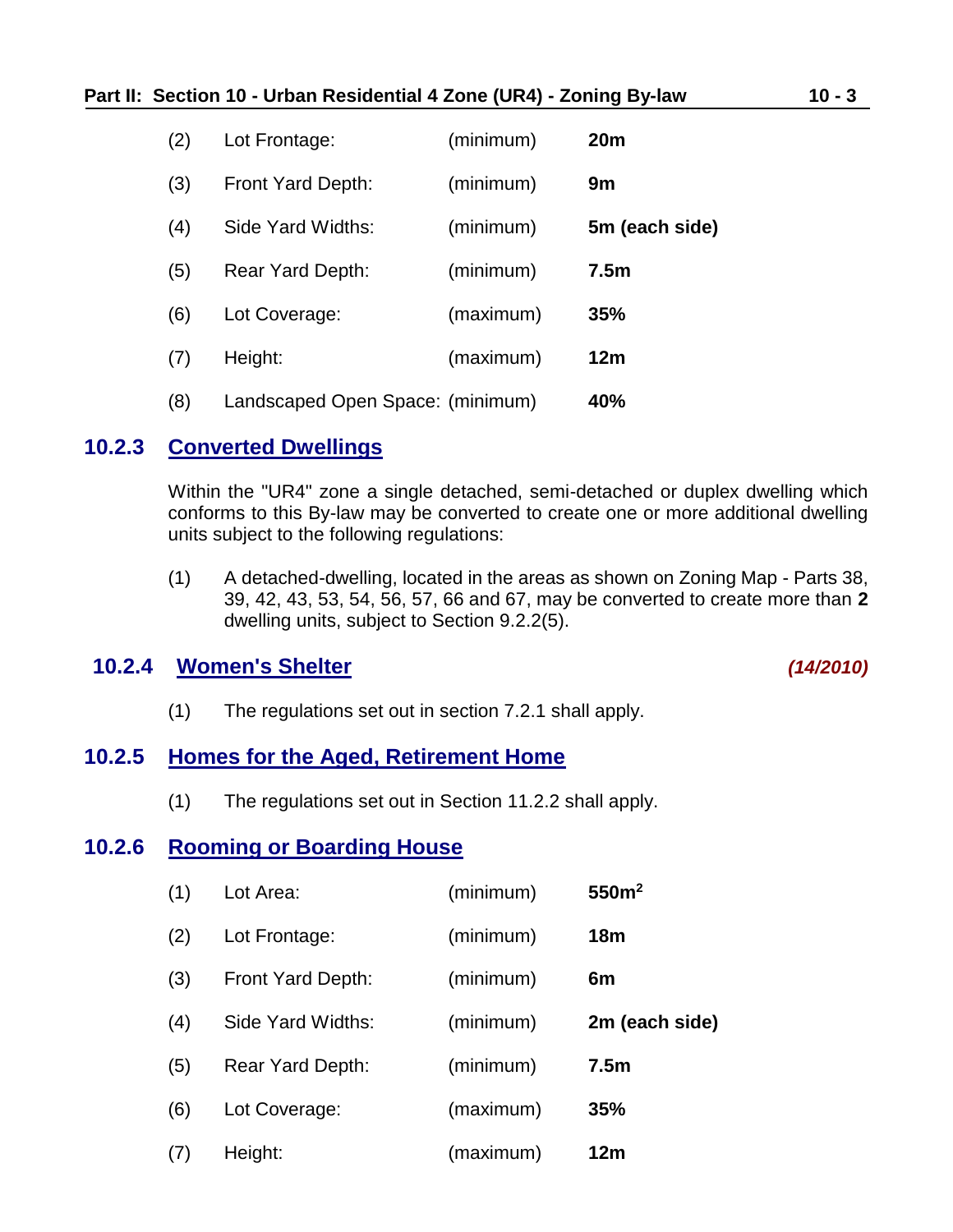| $10 - 4$ | Part II: Section 10 - Urban Residential 4 Zone (UR4) - Zoning By-law |                                                             |            |
|----------|----------------------------------------------------------------------|-------------------------------------------------------------|------------|
|          | (8)                                                                  | 40%<br>Landscaped Open Space: (minimum)                     |            |
| 10.2.7   |                                                                      | <b>Single Detached Dwellings</b>                            |            |
|          | (1)                                                                  | The regulations set out in Section 7.3.1 shall apply.       |            |
| 10.2.8   |                                                                      | <b>Duplex Dwellings and Semi-detached Dwellings</b>         |            |
|          | (1)                                                                  | The regulations set out in Section 8.3.1 shall apply.       | (135/2006) |
| 10.2.9   |                                                                      | <b>Places of Worship</b>                                    |            |
|          | (1)                                                                  | The regulations set out in Section 7.2.2 shall apply.       | (135/2006) |
|          |                                                                      | 10.2.10 Group Homes                                         |            |
|          | (1)                                                                  | The regulations set out in <b>Section 3.16</b> shall apply. | (14/2010)  |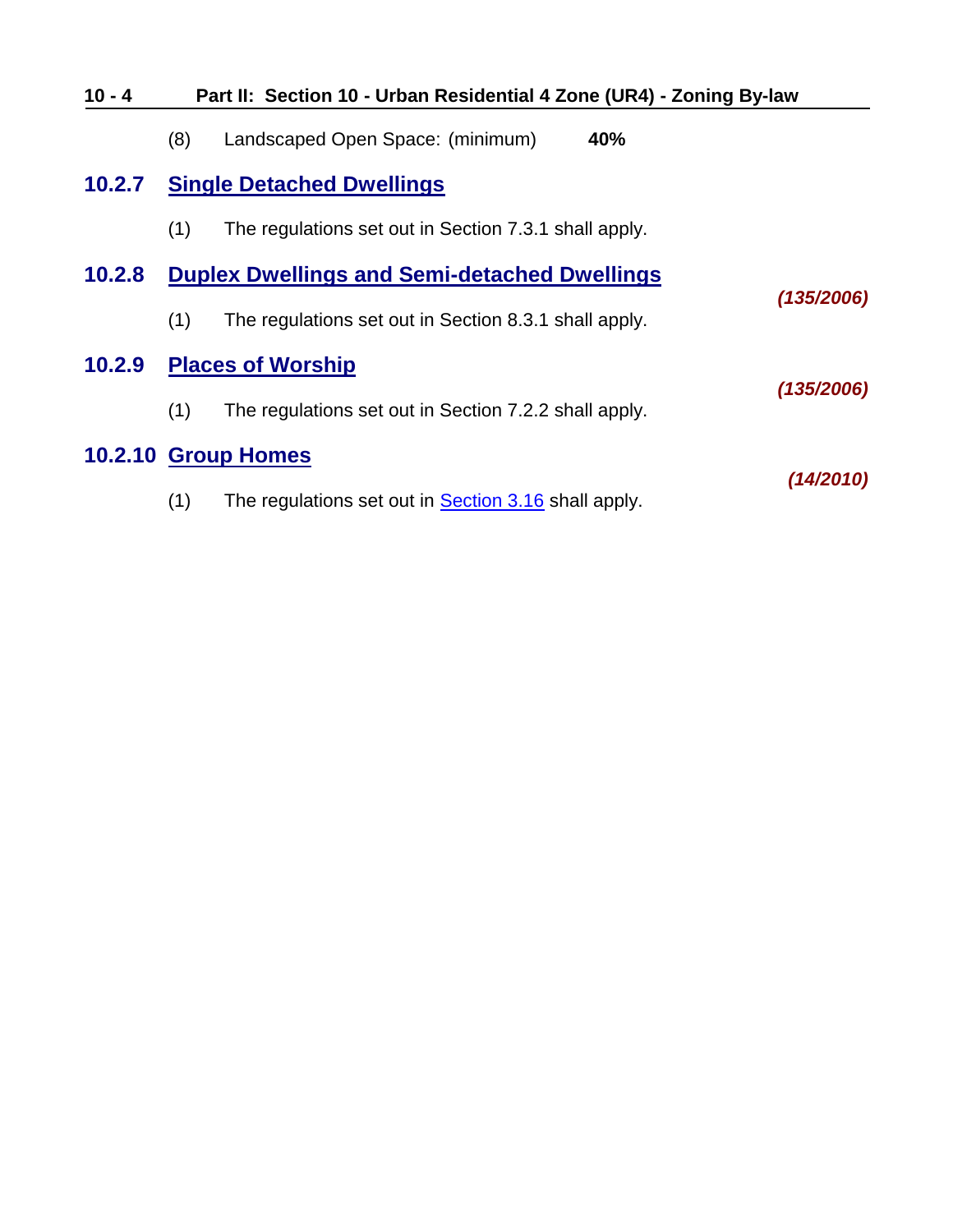# <span id="page-4-0"></span>**10.3 Site and Area Specific Regulations**

**The following site and area specific zones shall be subject to the preceding permitted uses and zone regulations except where those permitted uses and regulations are varied by the provisions of these site and area specific zones**.

|              | Page      |               | Page      |               | Page      |
|--------------|-----------|---------------|-----------|---------------|-----------|
| <b>UR4-1</b> | $10 - 5$  | <b>UR4-10</b> | $10 - 11$ | <b>UR4-18</b> | $10 - 19$ |
| <b>UR4-2</b> | $10 - 6$  | <b>UR4-11</b> | $10 - 12$ | <b>UR4-19</b> | $10 - 20$ |
| <b>UR4-3</b> | $10 - 6$  | <b>UR4-12</b> | $10 - 13$ | <b>UR4-20</b> | $10 - 20$ |
| <b>UR4-4</b> | $10 - 7$  | <b>UR4-13</b> | $10 - 14$ | <b>UR4-21</b> | $10 - 22$ |
| <b>UR4-5</b> | $10 - 7$  | <b>UR4-14</b> | $10 - 15$ | <b>UR4-22</b> | $10 - 23$ |
| <b>UR4-6</b> | $10 - 7$  | <b>UR4-15</b> | $10 - 16$ | <b>UR4-23</b> | $10 - 25$ |
| <b>UR4-7</b> | $10 - 8$  | <b>UR4-16</b> | $10 - 18$ | <b>UR4-24</b> | $10 - 25$ |
| <b>UR4-8</b> | $10 - 9$  | <b>UR4-10</b> | $10 - 11$ | <b>UR4-25</b> | $10 - 26$ |
| <b>UR4-9</b> | $10 - 10$ | <b>UR4-17</b> | $10 - 19$ | <b>UR4-26</b> | $10 - 26$ |

## <span id="page-4-1"></span>**10.3.1 UR4-1** (See Zoning Map Parts 23 and 47)

#### **10.3.1.1 Site Zone Regulations - Multiple Attached Dwellings**

| (1)<br>(2)<br>(3) | Lot Area:<br>Lot Frontage:<br>Side Yard Widths: | (minimum)<br>(minimum)<br>(minimum) | 250m <sup>2</sup> per dwelling unit<br>30 <sub>m</sub><br>3m (each side)                                                            |
|-------------------|-------------------------------------------------|-------------------------------------|-------------------------------------------------------------------------------------------------------------------------------------|
|                   |                                                 |                                     | provided however, that where<br>there is an attached garage or<br>carport, the minimum side yard<br>width (each side) shall be 1.5m |
| (4)               | <b>All Other Regulations:</b>                   |                                     | the regulations set in Section<br>10.2.1 shall apply                                                                                |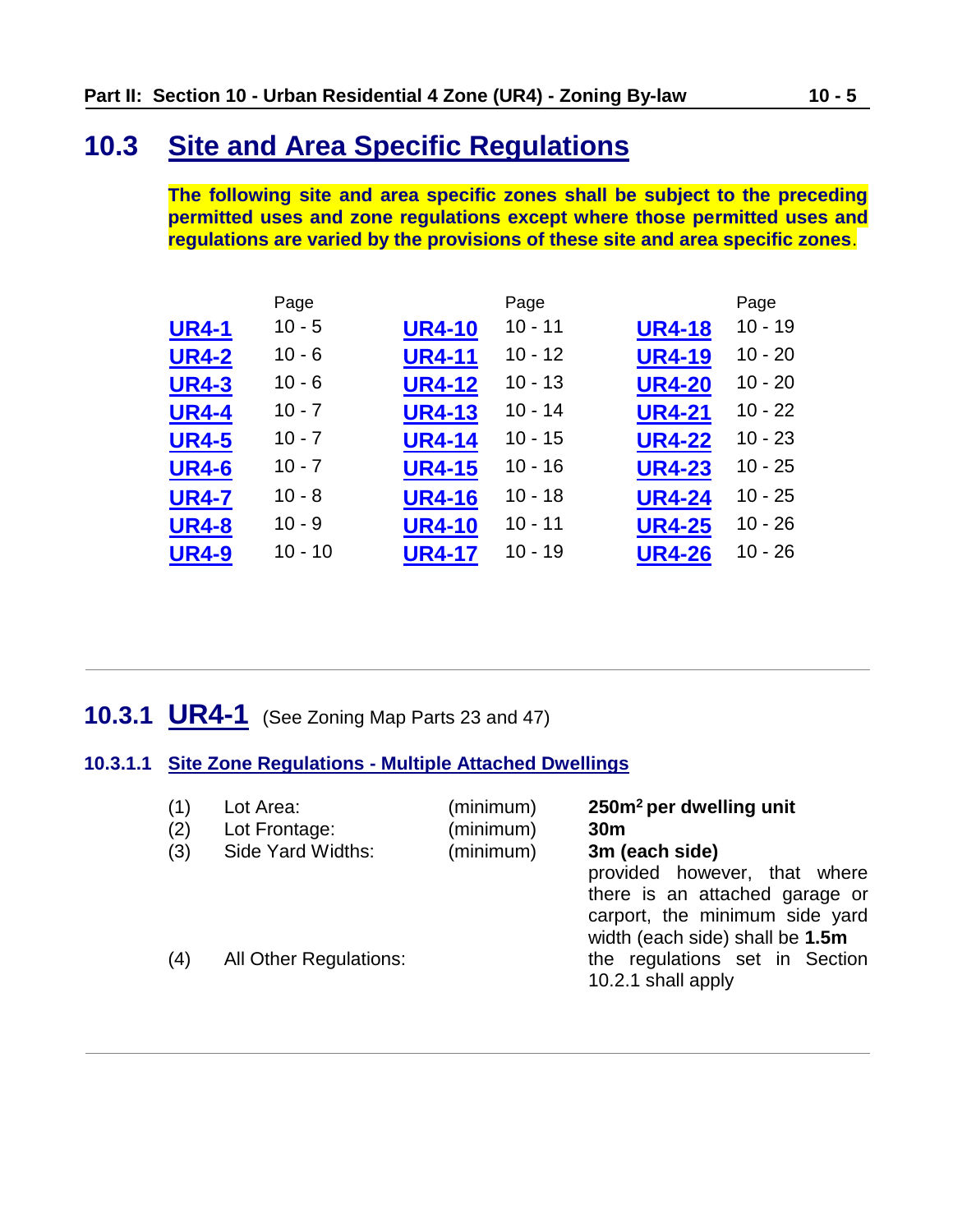#### **10 - 6 Part II: Section 10 - Urban Residential 4 Zone (UR4) - Zoning By-law**

## <span id="page-5-0"></span>**10.3.2 UR4-2** (See Zoning Map Part 62)

#### **10.3.2.1 Site Zone Regulations - Multiple Attached Dwellings**

| (1)<br>(2)<br>(3) | Lot Area:<br>Lot Frontage:<br>Side Yard Widths: | (minimum)<br>(minimum)<br>(minimum) | 185m <sup>2</sup> per dwelling unit<br>30 <sub>m</sub><br>3m (each side)<br>provided however, that where<br>there is an attached garage or<br>carport, the minimum side yard<br>width (each side) shall be 1.5m |
|-------------------|-------------------------------------------------|-------------------------------------|-----------------------------------------------------------------------------------------------------------------------------------------------------------------------------------------------------------------|
| (4)               | <b>All Other Regulations:</b>                   |                                     | the regulations set out in Section<br>10.2.1 shall apply                                                                                                                                                        |

# <span id="page-5-1"></span>**10.3.3 UR4-3** (See Zoning Map Part 30)

#### **10.3.3.1 Permitted Uses**

- (1) Accessory uses and buildings.
- (2) Multiple attached dwellings.
- (3) Semi-detached dwellings.

#### **10.3.3.2 Site Zone Regulations**

| (1) | Parking Spaces: | (minimum) | 62 parking spaces to be paved<br>and drained                                                                                                                   |
|-----|-----------------|-----------|----------------------------------------------------------------------------------------------------------------------------------------------------------------|
| (2) | Walkway:        | (minimum) | 3m along the north limit of the lot<br>from Roger Street to High Park<br>School, the walkway is to be<br>fenced, paved and provided with<br>gates at both ends |
| (3) | Fencing:        | (minimum) | all existing wood privacy and chain<br>link fencing shall be maintained                                                                                        |
| (4) | Height:         | (maximum) | 2 storeys                                                                                                                                                      |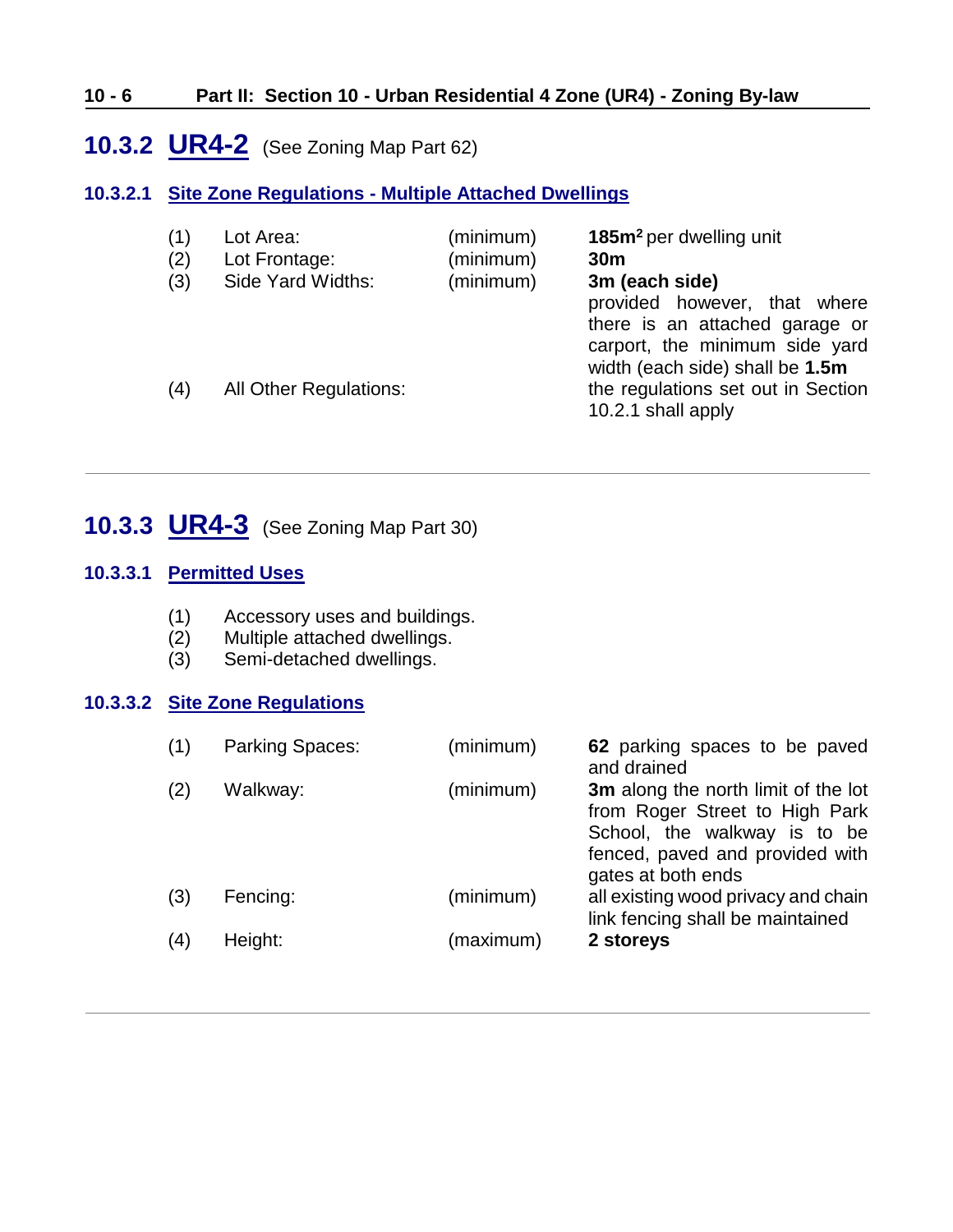### <span id="page-6-0"></span>**10.3.4 UR4-4** (See Zoning Map Part 56)

#### **10.3.4.1 Permitted Uses**

(1) Group homes for mentally challenged adults.

#### **10.3.4.2 Site Zone Regulations - Group Home**

- (1) Number of Residents: (maximum) **15** residents over the age of **16**
- (2) Fencing: (minimum) **1m** high hedge or opaque privacy
- (3) Landscaped Open Space: (minimum) the existing landscaped open
- (4) Signs: (minimum) no signs identifying the use are

excluding supervisory staff fence along the east property line space shall be maintained permitted

### <span id="page-6-1"></span>**10.3.5 UR4-5** (See Zoning Map Part 56)

#### **10.3.5.1 Permitted Uses**

(1) Social or service clubs and office space.

#### **10.3.5.2 Site Zone Regulations - Social or Service Club and Office Space**

| (1) | <b>Building Restrictions:</b>       | (minimum) | there shall be no increase in the<br>total floor area of the building                                 |
|-----|-------------------------------------|-----------|-------------------------------------------------------------------------------------------------------|
| (2) | Front & Rear Yard Depths: (minimum) |           | the existing setbacks shall be<br>maintained                                                          |
| (3) | <b>Office Use Restriction:</b>      | (minimum) | office use shall be restricted to the<br>basement floor and shall be for<br>non-medical purposes only |

### <span id="page-6-2"></span>**10.3.6 UR4-6** (See Zoning Map Part 66) *(50/2018)*

#### **10.3.6.1 Permitted Uses**

- (1) Multiple dwelling containing **3** dwelling units
- (2) Those uses permitted in Section 10.1

#### **10.3.6.2 Site Zone Regulations**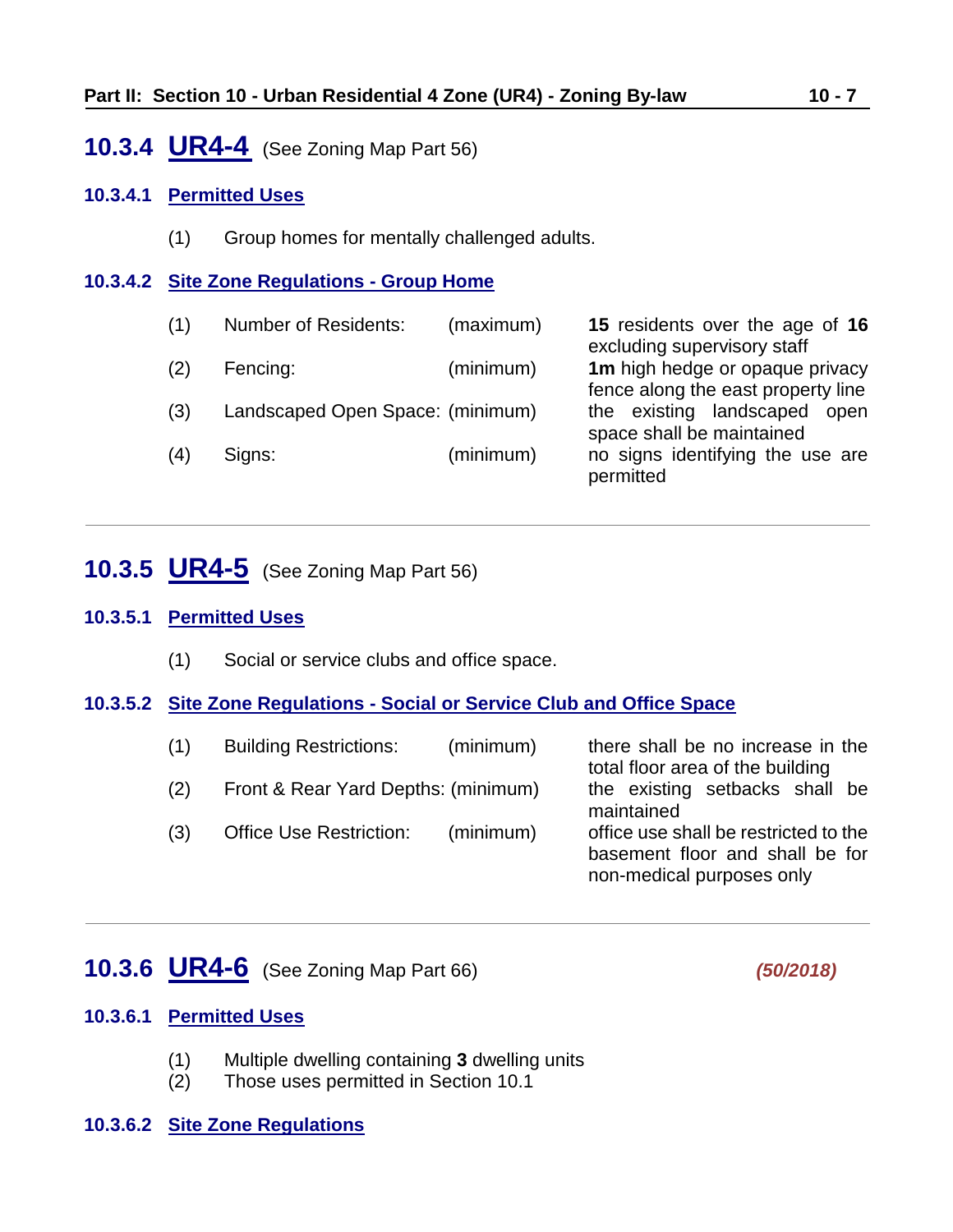### **10 - 8 Part II: Section 10 - Urban Residential 4 Zone (UR4) - Zoning By-law**

| (1) | Lot Area:                           | (minimum) | as it existed on the date of passing<br>of this by-law |
|-----|-------------------------------------|-----------|--------------------------------------------------------|
| (2) | Lot Frontage:                       | (minimum) | as it existed on the date of passing<br>of this by-law |
| (3) | Front & Rear Yard Depths: (minimum) |           | as existing on the date of passage<br>of this By-law   |
| (4) | Side Yard Widths:                   | (minimum) | as existing on the date of passage<br>of this By-law   |
| (5) | Lot Coverage:                       | (maximum) | as existing on the date of passage<br>of this By-law   |
| (6) | Height:                             | (minimum) | 2 storeys                                              |
| (7) | Landscaped Open Space: (minimum)    |           | 30%                                                    |
| (8) | Parking:                            | (minimum) | <b>1.5</b> spaces per dwelling unit                    |
| (9) | <b>Planting Strips:</b>             | (minimum) | <b>1.8m</b> along the north lot line and               |
|     |                                     |           | <b>1.2m</b> along the east lot line adjacent           |
|     |                                     |           | to the parking area                                    |

# <span id="page-7-0"></span>**10.3.7 UR4-7** (See Zoning Map Part 41)

#### **10.3.7.1 Permitted Uses**

(1) Multiple attached dwellings.

#### **10.3.7.2 Site Zone Regulations**

| (1)<br>(2) | Height:<br>Fencing:           | (maximum)<br>(minimum) | 2 storeys<br>an opaque wood, brick or stone<br>fence at least B in height shall be<br>maintained along the side and rear<br>lot lines of the lot where any parking |
|------------|-------------------------------|------------------------|--------------------------------------------------------------------------------------------------------------------------------------------------------------------|
| (3)        | <b>All Other Regulations:</b> |                        | area is adjacent to such lot line<br>the regulations set out in <b>Section</b><br>10.2.1                                                                           |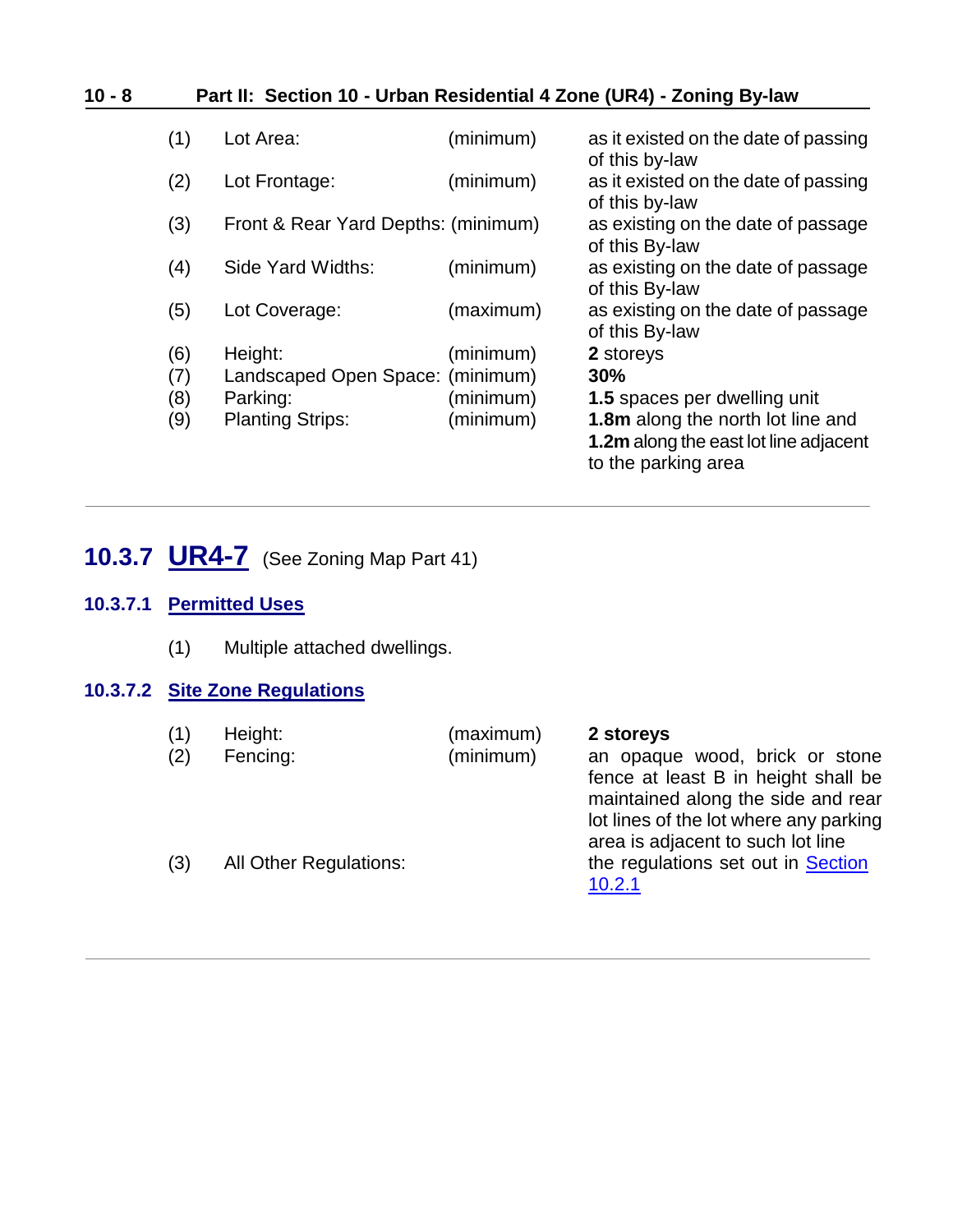# <span id="page-8-0"></span>**10.3.8 UR4-8** (See Zoning Map Part 61)

#### **10.3.8.1 Permitted Uses**

- (1) Accessory uses and buildings.<br>(2) Multiple attached dwellings.
- $(2)$  Multiple attached dwellings.<br>(3) Public open space.
- 
- (3) Public open space.<br>(4) Semi-detached dwe
- (4) Semi-detached dwellings. Single detached dwellings.

## **10.3.8.2 Site Zone Regulations**

| (1)               | Lot Area:                                    | (minimum)<br>$\qquad \qquad \blacksquare$ | 510 <sup>m²</sup><br>for<br>single<br>detached<br>dwellings                                                                                                                                                                                                                                                                                                                                                                                                            |
|-------------------|----------------------------------------------|-------------------------------------------|------------------------------------------------------------------------------------------------------------------------------------------------------------------------------------------------------------------------------------------------------------------------------------------------------------------------------------------------------------------------------------------------------------------------------------------------------------------------|
|                   |                                              |                                           | 650m <sup>2</sup><br>for<br>semi-detached<br>dwellings                                                                                                                                                                                                                                                                                                                                                                                                                 |
|                   |                                              |                                           | 185m <sup>2</sup> for each multiple attached<br>dwelling unit                                                                                                                                                                                                                                                                                                                                                                                                          |
| (2)               | Lot Frontage:                                | (minimum)<br>۰                            | 16m for single detached dwellings<br>21m for semi-detached dwellings                                                                                                                                                                                                                                                                                                                                                                                                   |
|                   |                                              |                                           | 21m for the first 3 dwelling units                                                                                                                                                                                                                                                                                                                                                                                                                                     |
|                   |                                              |                                           | plus 6m for each<br>additional<br>dwelling unit<br>(for a multiple<br>attached dwelling)                                                                                                                                                                                                                                                                                                                                                                               |
| (3)               | Front Yard Depth:                            | (minimum)<br>-                            | 7.5m for a single detached and<br>semi-detached dwelling                                                                                                                                                                                                                                                                                                                                                                                                               |
|                   |                                              |                                           | 4.5m for a multiple attached<br>dwelling                                                                                                                                                                                                                                                                                                                                                                                                                               |
| (4)               | Side Yard Widths:                            | (minimum)<br>-                            | single<br>detached<br>and<br>semi-<br>detached dwellings shall provide<br>1.2m on one side and 3m on the<br>other side, except that where there<br>is an attached garage or carport,<br>the minimum side yards shall be<br>1.2m on both sides<br>multiple attached dwellings shall<br>provide 4.5m on each side, except<br>that where there is an attached<br>garage or carport or common<br>areas to a joint off-street parking<br>area, the minimum side yards shall |
| (5)<br>(6)<br>(7) | Rear Yard Depth:<br>Lot Coverage:<br>Height: | (minimum)<br>(maximum)<br>(maximum)       | be 1.5m<br>7.5m<br>35%<br>10.5m                                                                                                                                                                                                                                                                                                                                                                                                                                        |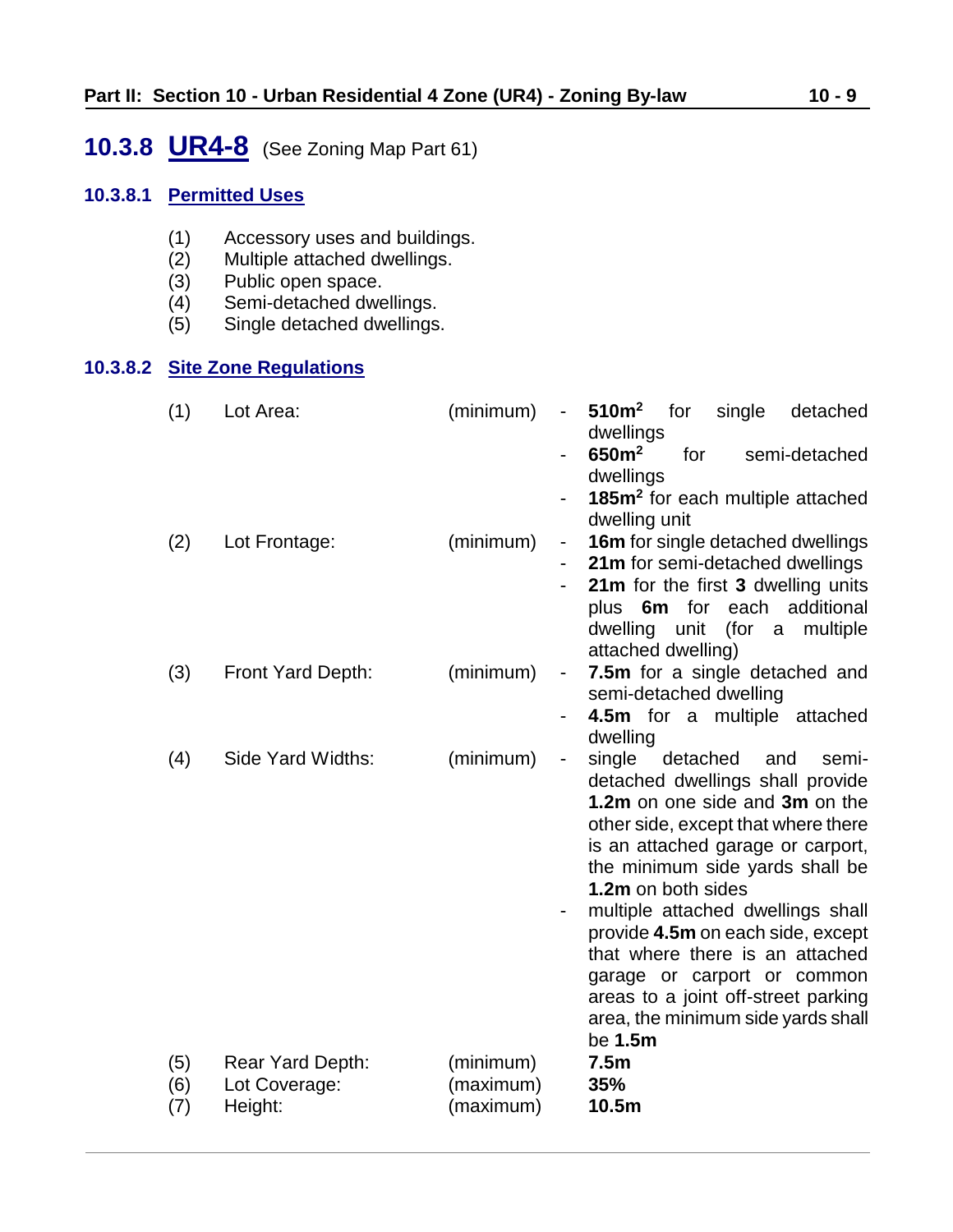### **10 - 10 Part II: Section 10 - Urban Residential 4 Zone (UR4) - Zoning By-law**

# <span id="page-9-0"></span>**10.3.9 UR4-9** (See Zoning Map Part 61)

#### **10.3.9.1 Permitted Uses**

(1) Semi-detached dwellings.

#### **10.3.9.2 Site Zone Regulations**

| (1) | Lot Area:         | (minimum) | 650m <sup>2</sup>                                                                                                                             |
|-----|-------------------|-----------|-----------------------------------------------------------------------------------------------------------------------------------------------|
| (2) | Lot Frontage:     | (minimum) | 17 <sub>m</sub>                                                                                                                               |
| (3) | Front Yard Depth: | (minimum) | 7.5 <sub>m</sub>                                                                                                                              |
| (4) | Side Yard Widths: | (minimum) | 1.2m on one side and 3m on the<br>other side, except where there is<br>an attached garage or carport, the<br>minimum side yards shall be 1.2m |
| (5) | Rear Yard Depth:  | (minimum) | 7.5 <sub>m</sub>                                                                                                                              |
| (6) | Lot Coverage:     | (maximum) | 35%                                                                                                                                           |
| (7) | Height:           | (maximum) | 10.5 <sub>m</sub>                                                                                                                             |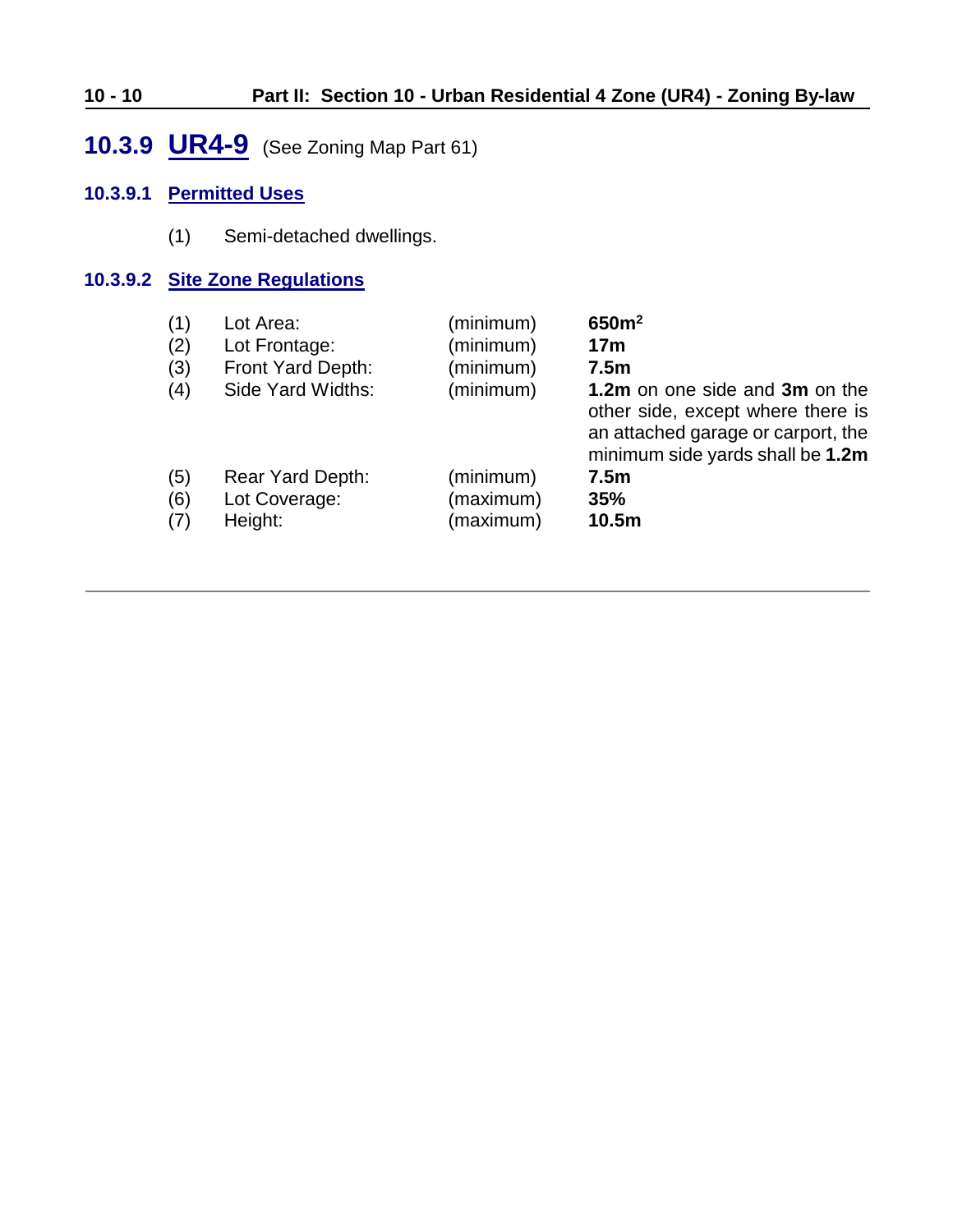# <span id="page-10-0"></span>**10.3.10 UR4-10** (See Zoning Map Part 61)

#### **10.3.10.1 Permitted Uses**

(1) Semi-detached dwellings.

#### **10.3.10.2 Site Zone Regulations**

- (1) Same as regulations set out in Section 10.3.9.2
- (2) Notwithstanding Section 3.37(5)(e) of this By-law, the driveway on the lot described as Part of Lot 11, Registered Plan 726, described as Part 1, Plan 25R6102 shall be permitted to be constructed in compliance with the following diagram:

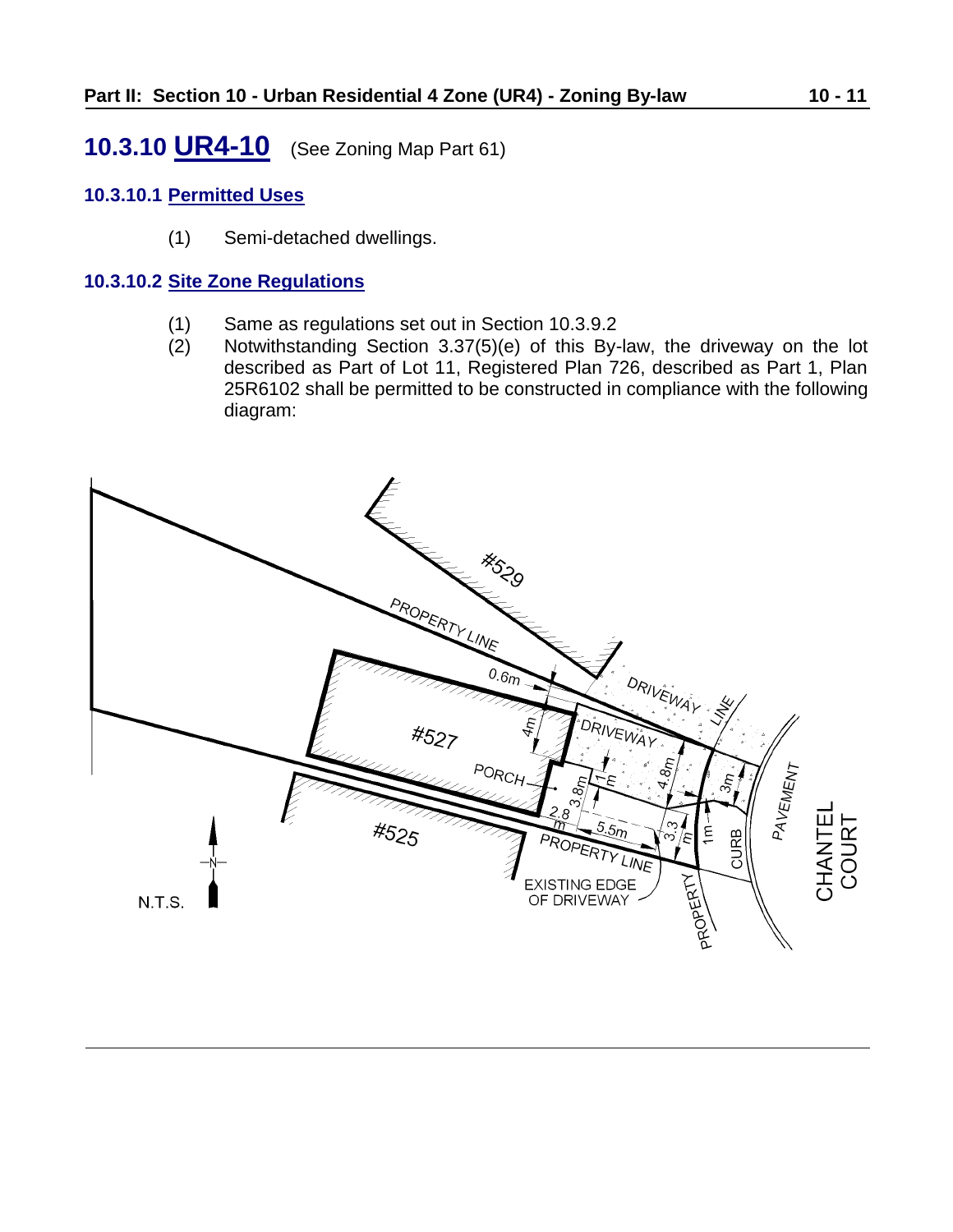# <span id="page-11-0"></span>**10.3.11 UR4-11** (See Zoning Map Parts 31 and 47)

#### **10.3.11.1 Permitted Uses**

- (1) Accessory uses and buildings.<br>(2) Multiple-attached dwellings (at
- Multiple-attached dwellings (attached above, below or both above and below grade).
- (3) Semi-detached dwellings (attached above, below or both above and below grade).

#### **10.3.11.2 Site Zone Regulations**

| (1)        | Lot Area:                             | (minimum)              | 240m <sup>2</sup> per dwelling unit for semi-<br>detached<br>dwellings<br>attached<br>above, below or both above and<br>below grade and multiple attached<br>dwellings attached below grade<br>only<br>$185m2$ per<br>dwelling<br>unit<br>for<br>$\qquad \qquad \blacksquare$<br>attached<br>multiple<br>dwelling<br>attached above or both above and<br>below grade                                                                                                                                                                       |
|------------|---------------------------------------|------------------------|--------------------------------------------------------------------------------------------------------------------------------------------------------------------------------------------------------------------------------------------------------------------------------------------------------------------------------------------------------------------------------------------------------------------------------------------------------------------------------------------------------------------------------------------|
| (2)        | Lot Frontage:                         | (minimum)              | 8m per dwelling unit for semi-<br>$\qquad \qquad \blacksquare$<br>detached<br>dwellings<br>attached<br>above, below or both above and<br>below grade and multiple attached<br>dwellings attached below grade<br>6m per dwelling unit for multiple                                                                                                                                                                                                                                                                                          |
|            |                                       |                        | attached dwellings attached above<br>or both above and below grade                                                                                                                                                                                                                                                                                                                                                                                                                                                                         |
| (3)<br>(4) | Front Yard Depth:<br>Rear Yard Depth: | (minimum)<br>(minimum) | 7.5 <sub>m</sub><br>7.5 <sub>m</sub>                                                                                                                                                                                                                                                                                                                                                                                                                                                                                                       |
| (5)        | Side Yard Widths:                     | (minimum)              | <b>1.2m</b> for semi-detached dwellings<br>$\overline{\phantom{0}}$<br>attached above grade or both<br>above and below grade, except<br>that no interior side yard shall be<br>provided on the side<br>where<br>units<br>dwelling<br>attached<br>are<br>together by a common wall<br>1.2m on one side and 0.6m on the<br>other side for semi-detached<br>dwellings attached below grade<br>1.2m on one side and 0m on the<br>other side provided at least 1.2m<br>separation is maintained between<br>dwelling units for multiple attached |

dwellings attached below grade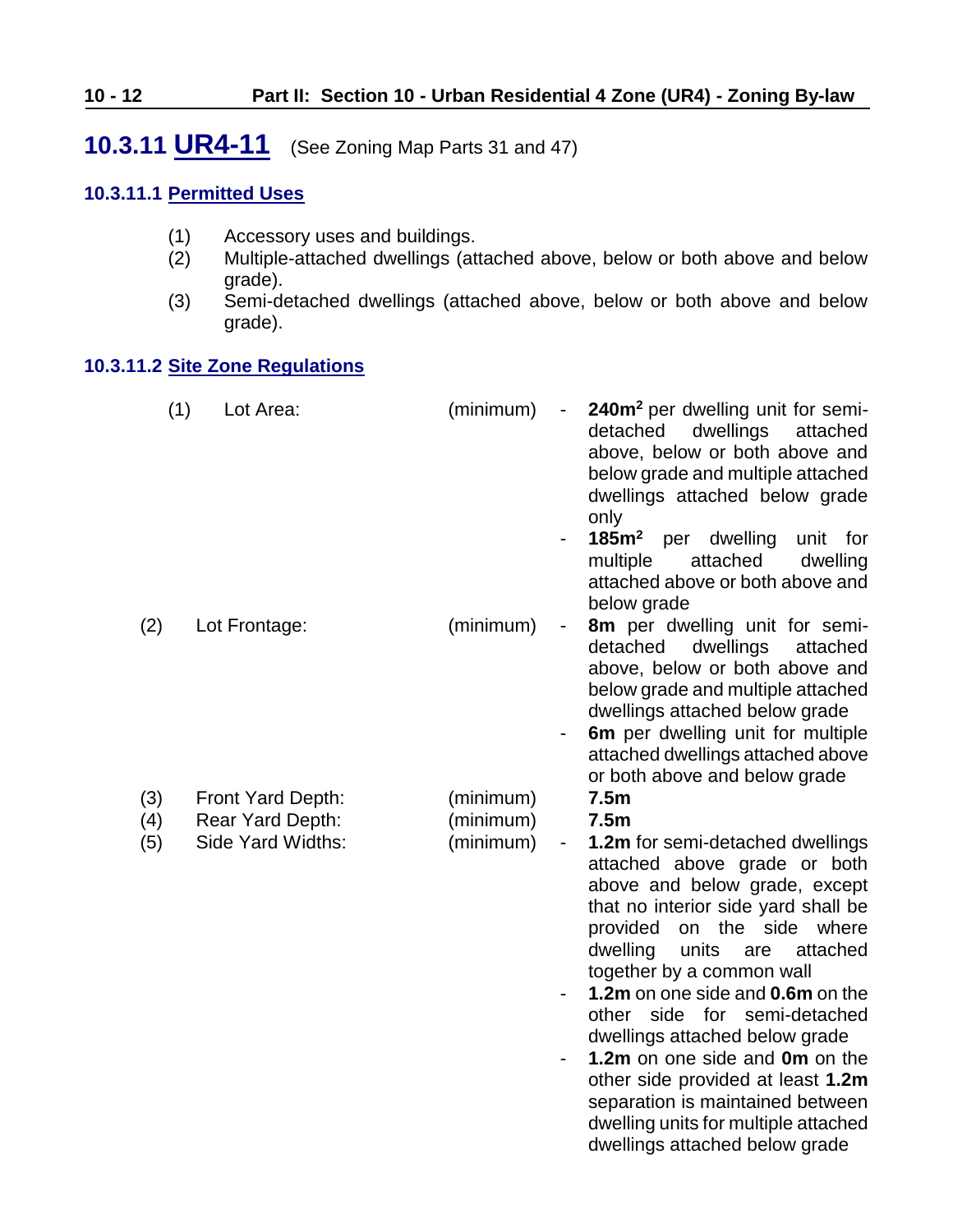|            |                              |                        | 3m for multiple attached dwellings<br>attached above grade, except that<br>no side yard shall be required<br>where dwelling units are attached<br>together                                                                                                                        |
|------------|------------------------------|------------------------|-----------------------------------------------------------------------------------------------------------------------------------------------------------------------------------------------------------------------------------------------------------------------------------|
| (6)<br>(7) | Lot Coverage:<br>Height:     | (maximum)<br>(maximum) | <b>3m</b> for the end units of a group of<br>$\sim$<br>multiple attached dwelling units<br>attached both above and below<br>grade, except that no interior side<br>yard shall be provided on the side<br>where dwellings are attached by a<br>common wall.<br><b>35%</b><br>10.5m |
| (8)        | <b>Parking Requirements:</b> | (minimum)              | 1 private garage for each dwelling<br>unit, attached to the dwelling unit,<br>any vehicular entrance of which<br>shall be setback not less than 6m<br>from the front lot line and not less<br>than 6m from any side lot line<br>immediately adjoining a street                    |

# <span id="page-12-0"></span>**10.3.12 UR4-12** (See Zoning Map Part 63)

#### **10.3.12.1 Permitted Uses**

- 
- (1) Accessory uses and buildings.<br>(2) Multiple attached dwellings atta Multiple attached dwellings attached above or both above and below grade.
- (3) Semi-detached dwellings attached above or both above and below grade.

#### **10.3.12.2 Site Zone Regulations**

| (1) | Lot Area:         | (minimum)<br>н.                       | 480m <sup>2</sup> for each set of 2 semi-<br>detached dwelling units<br>740m <sup>2</sup> for each set of 4 multiple<br>attached dwelling units      |
|-----|-------------------|---------------------------------------|------------------------------------------------------------------------------------------------------------------------------------------------------|
| (2) | Lot Frontage:     | (minimum)<br>$\overline{\phantom{a}}$ | 8m per semi-detached dwelling<br>unit                                                                                                                |
|     |                   |                                       | 6m per multiple attached dwelling<br>unit                                                                                                            |
| (3) | Front Yard Depth: | (minimum)                             | semi-detached<br>for<br>4.5m<br>and<br>multiple attached dwellings, except<br>that where an attached garage has<br>a vehicular entrance that faces a |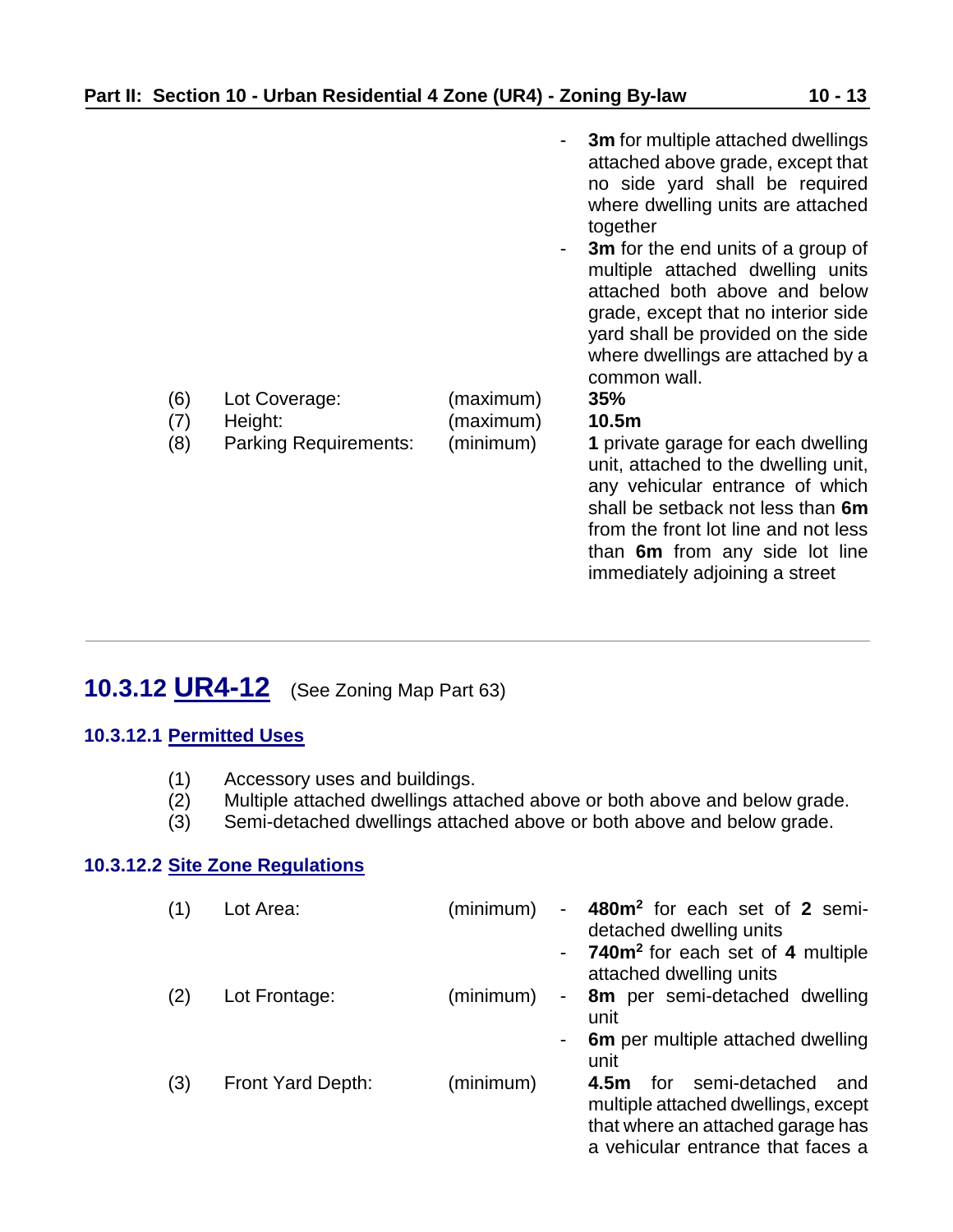| (4) | Side Yard Widths:                | (minimum) | municipal street, a minimum front<br>yard setback of 5.75m shall be<br>provided for the garage only<br>1.2m for semi-detached dwellings,<br>except that no interior side yard<br>shall be provided on the side<br>where the dwelling units<br>are<br>attached by a common wall. |
|-----|----------------------------------|-----------|---------------------------------------------------------------------------------------------------------------------------------------------------------------------------------------------------------------------------------------------------------------------------------|
| (5) | Rear Yard Depth:                 | (minimum) | 7.5 <sub>m</sub>                                                                                                                                                                                                                                                                |
| (6) | Lot Coverage:                    | (maximum) | 40%                                                                                                                                                                                                                                                                             |
| (7) | Height:                          | (maximum) | 10.5 <sub>m</sub>                                                                                                                                                                                                                                                               |
| (8) | Landscaped Open Space: (minimum) |           | 40%                                                                                                                                                                                                                                                                             |
| (9) | <b>Parking Requirements:</b>     | (minimum) | 1 private garage per dwelling unit,<br>attached to the dwelling unit                                                                                                                                                                                                            |

# <span id="page-13-0"></span>**10.3.13 UR4-13** (See Zoning Map Part 10)

#### **10.3.13.1 Permitted Uses**

(1) Multiple attached dwellings.

### **10.3.13.2 Site Zone Regulations**

| (1)<br>(2)<br>(3) | Lot Area:<br>Lot Frontage:<br>Front Yard Depth: | (minimum)<br>(minimum)<br>(minimum) | <b>160m<sup>2</sup></b> for each dwelling unit<br>6m for each dwelling unit<br>4.5m, except that any vehicular<br>entrance to an attached garage<br>shall be located less than 6m from<br>the front lot line.                                                         |
|-------------------|-------------------------------------------------|-------------------------------------|-----------------------------------------------------------------------------------------------------------------------------------------------------------------------------------------------------------------------------------------------------------------------|
| (4)               | Side Yard Widths:                               | (minimum)                           | <b>1.2m</b> where a dwelling abuts a<br>Commercial zone and 3m where a<br>dwelling abuts a Residential zone<br>3m exterior side yard, except that<br>any vehicular entrance to an<br>attached garage shall be located<br>not less than 6m from any flanking<br>street |
| (5)               | Lot Coverage:                                   | (maximum)                           | 40%                                                                                                                                                                                                                                                                   |
| (6)               | Height:                                         | (maximum)                           | 10.5m                                                                                                                                                                                                                                                                 |
| (7)               | Landscaped Open Space:                          | (minimum)                           | 40%                                                                                                                                                                                                                                                                   |
| (8)               | <b>Parking Requirements:</b>                    | (minimum)                           | 1 private garage per dwelling unit,<br>attached to the dwelling unit                                                                                                                                                                                                  |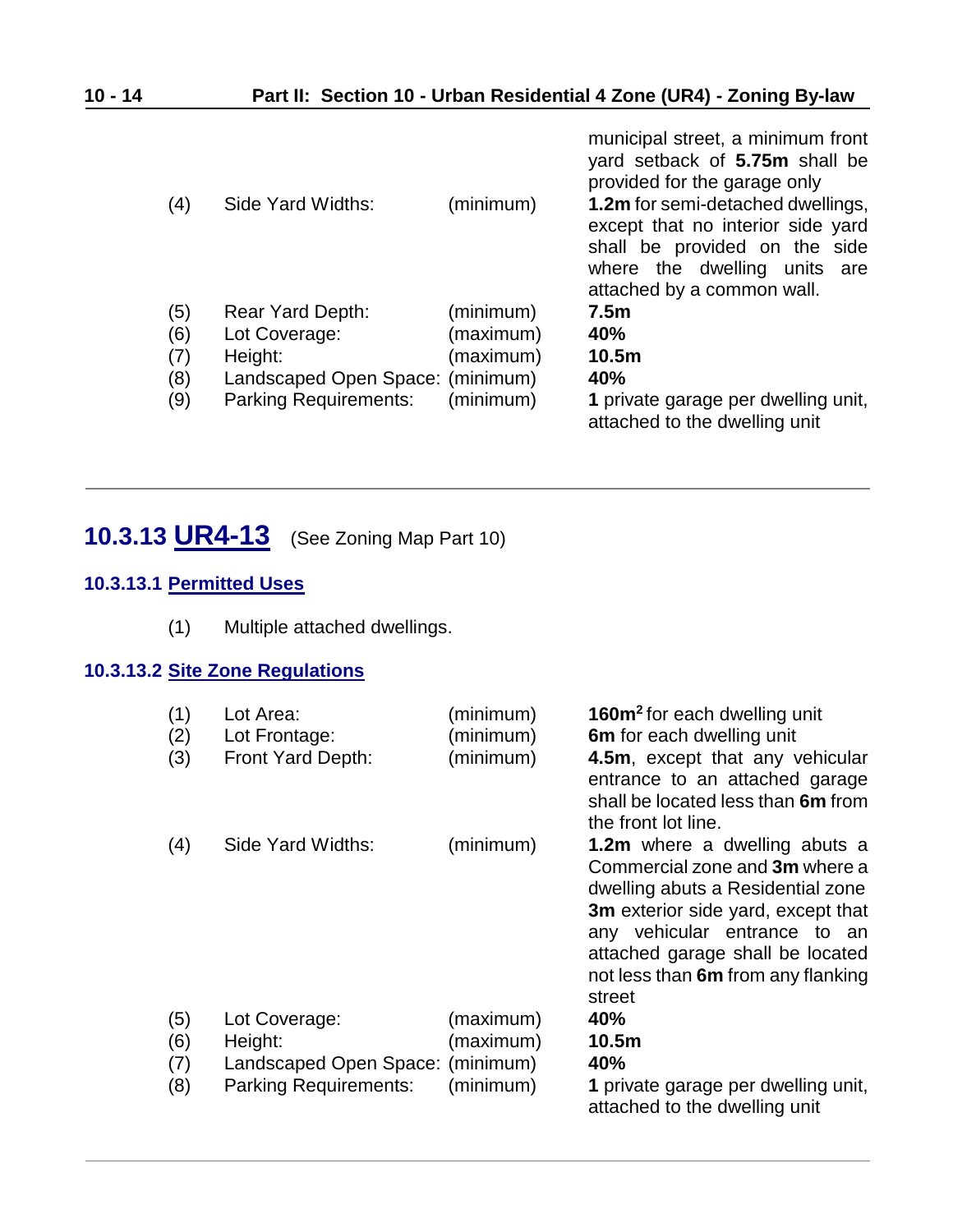# <span id="page-14-0"></span>**10.3.14 UR4-14** (See Zoning Map Part 10)

#### **10.3.14.1 Permitted Uses**

- (1) Accessory uses and buildings.<br>(2) Multiple attached dwellings.
- Multiple attached dwellings.

#### **10.3.14.2 Site Zone Regulations**

| (1)<br>(2)<br>(3) | Lot Area:<br>Lot Frontage:<br>Front Yard Depth: | (minimum)<br>(minimum)<br>(minimum) |                                                      | 300m <sup>2</sup> per dwelling unit<br>9m per dwelling unit<br>4.5m, except that any vehicular<br>entrance to an attached garage<br>shall be located not less than 6m<br>from the front lot line                                                                |
|-------------------|-------------------------------------------------|-------------------------------------|------------------------------------------------------|-----------------------------------------------------------------------------------------------------------------------------------------------------------------------------------------------------------------------------------------------------------------|
| (4)               | Side Yard Widths:                               | (minimum)                           | $\overline{\phantom{a}}$<br>$\overline{\phantom{0}}$ | 1.2m where a dwelling abuts a<br>Commercial Zone and 3m where a<br>dwelling abuts a Residential Zone.<br>3m exterior side yard, except that<br>any vehicular entrance to an<br>attached garage shall be located<br>not less than 6m from any flanking<br>street |
| (5)               | Rear Yard Depth:                                | (minimum)                           |                                                      | 6m                                                                                                                                                                                                                                                              |
| (6)               | Lot Coverage:                                   | (maximum)                           |                                                      | 40%                                                                                                                                                                                                                                                             |
| (7)               | Height:                                         | (maximum)                           |                                                      | 10.5m                                                                                                                                                                                                                                                           |
| (8)               | Landscaped Open Space: (minimum)                |                                     |                                                      | 40%                                                                                                                                                                                                                                                             |
| (9)               | <b>Parking Requirements:</b>                    | (minimum)                           |                                                      | 1 private garage per dwelling unit<br>attached to the dwelling unit                                                                                                                                                                                             |
| (10)              | <b>Special Regulations:</b>                     | (minimum)                           |                                                      | any habitable dwelling shall be<br>setback no less than 25m from the<br>top of the bank of Lake Huron<br>no openings to any building shall<br>be constructed below the 179.2m                                                                                   |
|                   |                                                 |                                     |                                                      | (Canadian<br>elevation<br>contour<br>Geodetic System)                                                                                                                                                                                                           |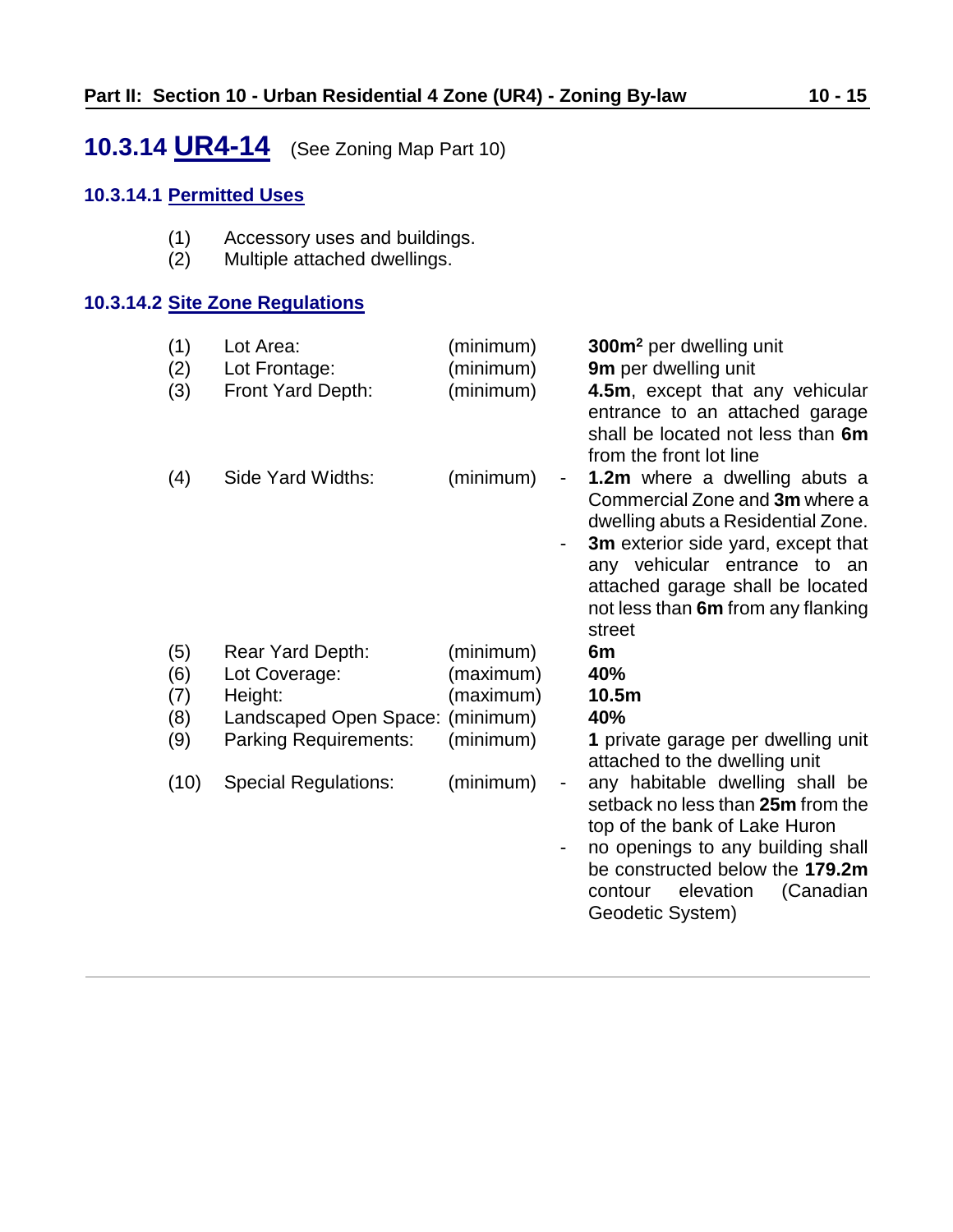### <span id="page-15-0"></span>**10.3.15 UR4-15** (See Zoning Map Parts 24, 62 and 63)

#### **10.3.15.1 Permitted Uses**

- (1) Accessory uses and buildings.<br>(2) Multiple attached dwellings.
- (2) Multiple attached dwellings.<br>(3) Semi-detached dwellings.
- Semi-detached dwellings.
- (4) Single detached dwellings.

#### **10.3.15.2 Site Zone Regulations**

#### **10.3.15.2.1 Single Detached Dwellings**

(1) All site regulations are as set out in Section 7.2.1.

#### <span id="page-15-1"></span>**10.3.15.2.2 Semi-Detached and Multiple Attached Dwellings**

| (1) | Lot Area:          | (minimum) | 240m <sup>2</sup> per semi-detached dwelling<br>$\overline{\phantom{a}}$<br>unit<br>180m <sup>2</sup> per street multiple attached<br>dwelling unit<br>$315m2$ per<br>multiple<br>attached                                                                                                                                                                                                |
|-----|--------------------|-----------|-------------------------------------------------------------------------------------------------------------------------------------------------------------------------------------------------------------------------------------------------------------------------------------------------------------------------------------------------------------------------------------------|
| (2) | Lot Frontage:      | (minimum) | dwelling unit<br>8m per semi-detached dwelling<br>$\overline{\phantom{0}}$<br>unit<br>6m per street multiple attached<br>dwelling unit<br><b>30m</b> for all other multiple attached<br>dwellings                                                                                                                                                                                         |
| (3) | Front Yard Depths: | (minimum) | 4.5m for semi-detached and street<br>$\overline{\phantom{a}}$<br>multiple attached dwellings except<br>that where an attached garage has<br>a vehicular entrance that faces a<br>municipal street, the minimum<br>front yard shall be 6m<br>10.5m for all other<br>multiple<br>$\overline{\phantom{a}}$<br>attached dwellings                                                             |
| (4) | Side Yard Widths:  | (minimum) | 1.2m on both sides of a semi-<br>$\blacksquare$<br>detached dwelling attached above<br>grade or both above and below<br>grade, there is no interior side yard<br>required along the common lot line<br>where dwelling units are attached<br>by a common wall, there is an<br>interior side yard of 0.6m required<br>along the common lot line for<br>those portions of the dwelling units |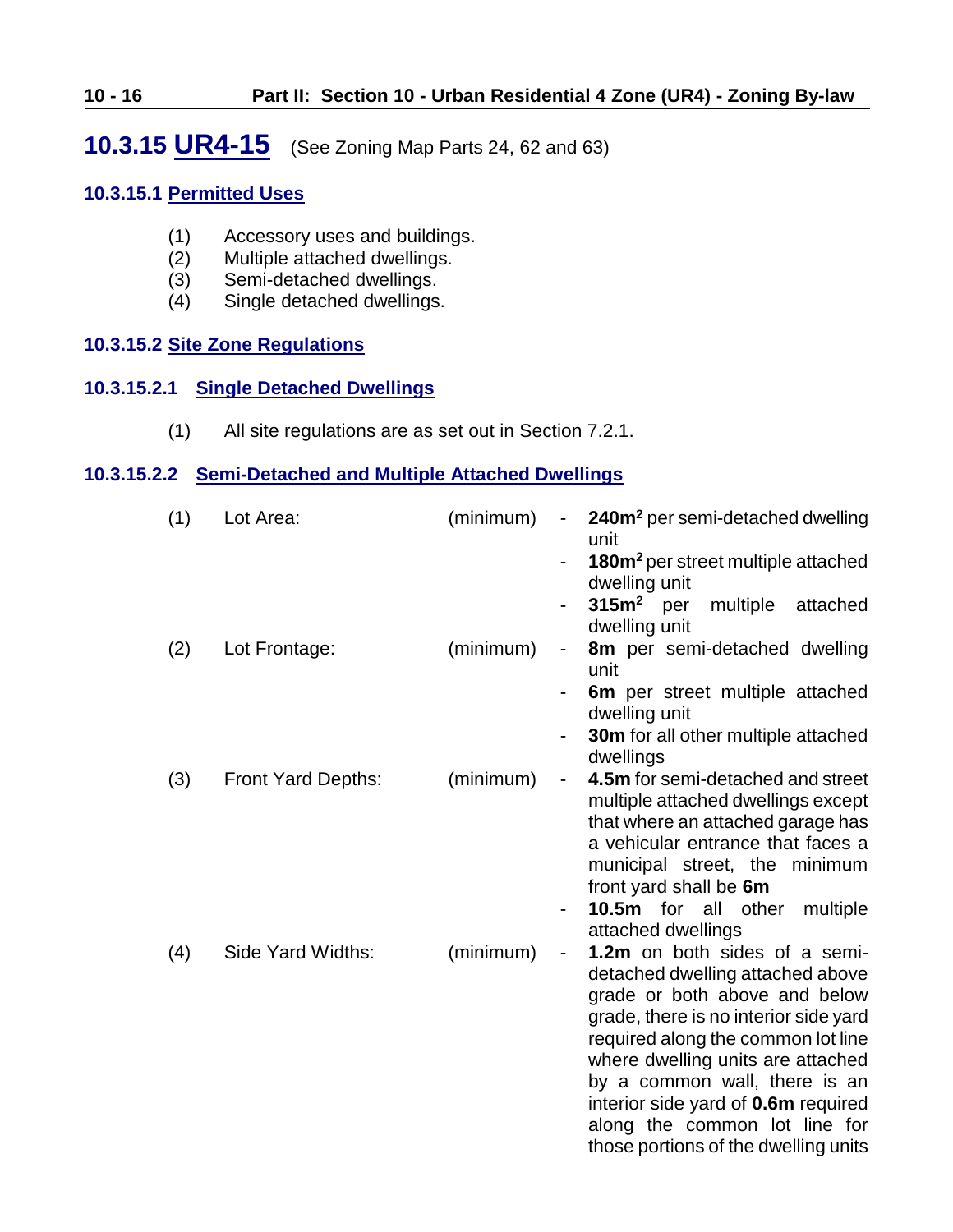which are not attached by a common wall

- **7.5m** on each side of all other multiple attached dwellings, except where the side of a multiple attached dwelling abuts a rear lot line, the minimum side yard shall be **3m**, there is no interior side yard required along the common lot line where the dwelling units are attached by a common wall, there is an interior side yard of **0.6m** required along the common lot line for those portions of the dwelling units which are not attached by a common wall
- **4m** exterior side yards adjacent to the flanking street for semidetached and street multiple attached dwellings, except that where an attached garage has a vehicular entrance that faces a municipal street, a minimum side yard of **6m** shall be provided
- **7.5m** exterior side yard for all other multiple attached dwellings
- 1.2m on both sides and there shall be a minimum interior side yard of **0.6m** required along the common lot line for semi-detached dwellings attached below grade only
- **3m** on both sides of a street multiple attached dwelling attached below grade, there is a minimum separation of **1.2m** required between dwelling units along common lot lines
- **3m** on both sides of a street multiple attached dwelling attached above grade or both above and below grade, there is an exterior side yard of **0.6m** required along the common lot line for those portions of the dwelling units which are not attached by a common wall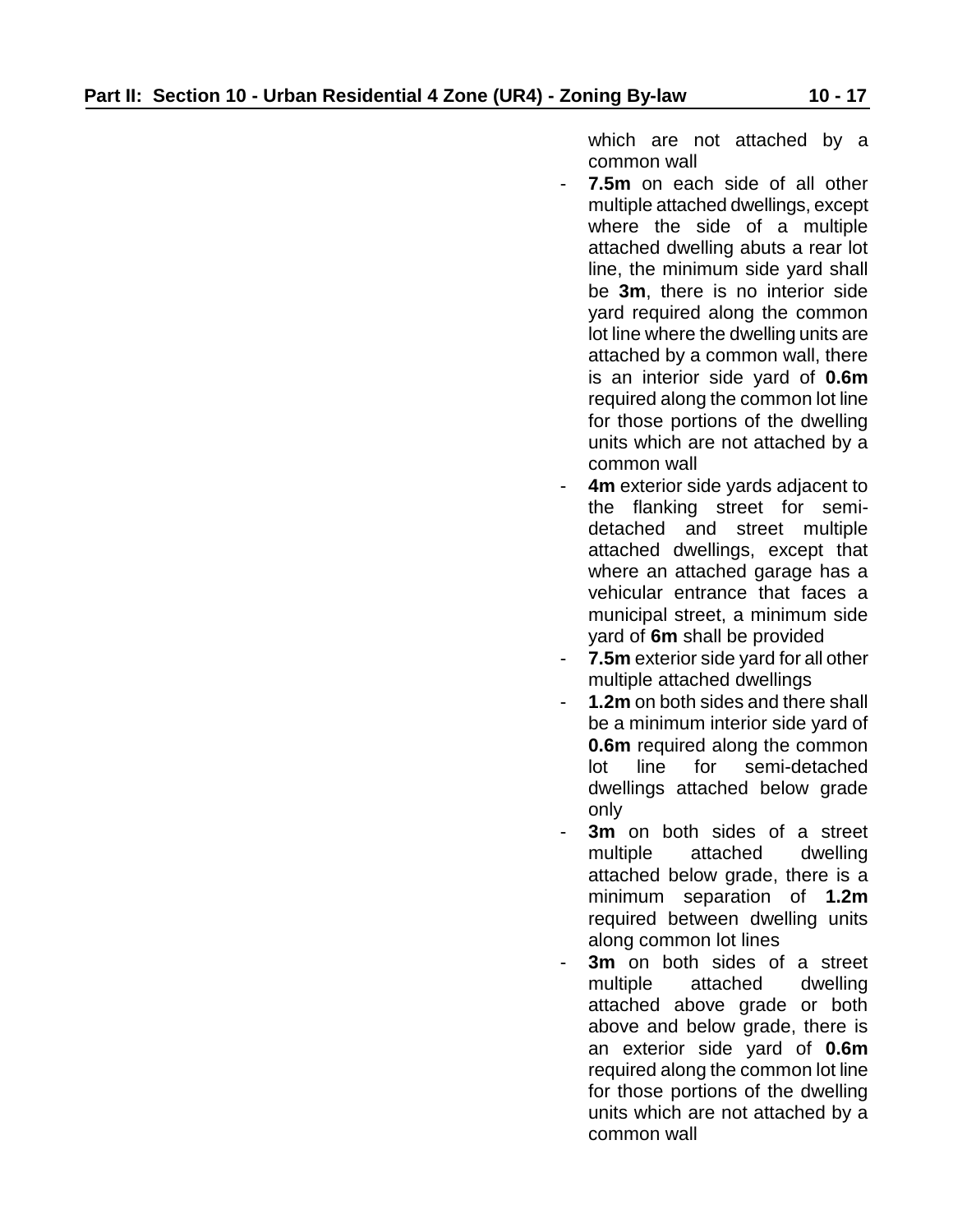| 10 - 18 | Part II: Section 10 - Urban Residential 4 Zone (UR4) - Zoning By-law |                                                         |                        |                |                                                                                                                                                                                                                                                                                                                                                                      |  |
|---------|----------------------------------------------------------------------|---------------------------------------------------------|------------------------|----------------|----------------------------------------------------------------------------------------------------------------------------------------------------------------------------------------------------------------------------------------------------------------------------------------------------------------------------------------------------------------------|--|
|         | (5)<br>(6)                                                           | Rear Yard Depth:<br>Lot Coverage:                       | (minimum)<br>(maximum) | $\blacksquare$ | 7.5m<br>35% for semi-detached dwellings<br>40% for street multiple attached<br>and all other multiple attached<br>dwellings                                                                                                                                                                                                                                          |  |
|         | (7)<br>(8)<br>(9)                                                    | Height:<br>Landscaped Open Space: (minimum)<br>Parking: | (maximum)<br>(minimum) |                | 10.5m<br>40%<br>1 private garage per dwelling unit,<br>attached to the dwelling unit                                                                                                                                                                                                                                                                                 |  |
|         | (10)                                                                 | <b>Special Regulations:</b><br>(55/2005)                |                        |                | The dwellings in Registered Plan<br>No. 25M-3 (Zoning Map Part 62)<br>shall be subject to the following<br>special regulations:<br>a maximum height of 1 storey<br>a maximum of 2 bedrooms on the<br>main floor of each dwelling unit;<br>and<br>a minimum setback of 14m from<br>Highway 40                                                                         |  |
|         | (11)                                                                 | <b>Special Regulations:</b><br>(85/2018)                |                        | $\blacksquare$ | The semi-detached dwellings in<br>Registered Plan 637 (Zoning Map<br>Part 63) shall be subject to the<br>following<br>additional<br>special<br>regulations:<br>a maximum lot coverage of 45%;<br>and<br>a minimum external side yard<br>depth from a flanking street of 3<br>metres<br>a minimum rear yard depth for<br>Lots 19-20, of 15 metres from<br>Highway 40. |  |

# <span id="page-17-0"></span>**10.3.16 UR4-16** (See Zoning Map Part 23)

### **10.3.16.1 Permitted Uses**

- (1) Accessory uses and buildings.<br>(2) Street multiple attached dwellin
- Street multiple attached dwellings containing up to **7** dwelling units.

#### **10.3.16.2 Site Zone Regulations**

| (1) | Lot Area:         | (minimum) | 185m <sup>2</sup> per dwelling unit |
|-----|-------------------|-----------|-------------------------------------|
| (2) | Lot Frontage:     | (minimum) | 6m per dwelling unit                |
| (3) | Front Yard Depth: | (minimum) | 6m                                  |
| (4) | Side Yard Widths: | (minimum) | 3m, except that where there is an   |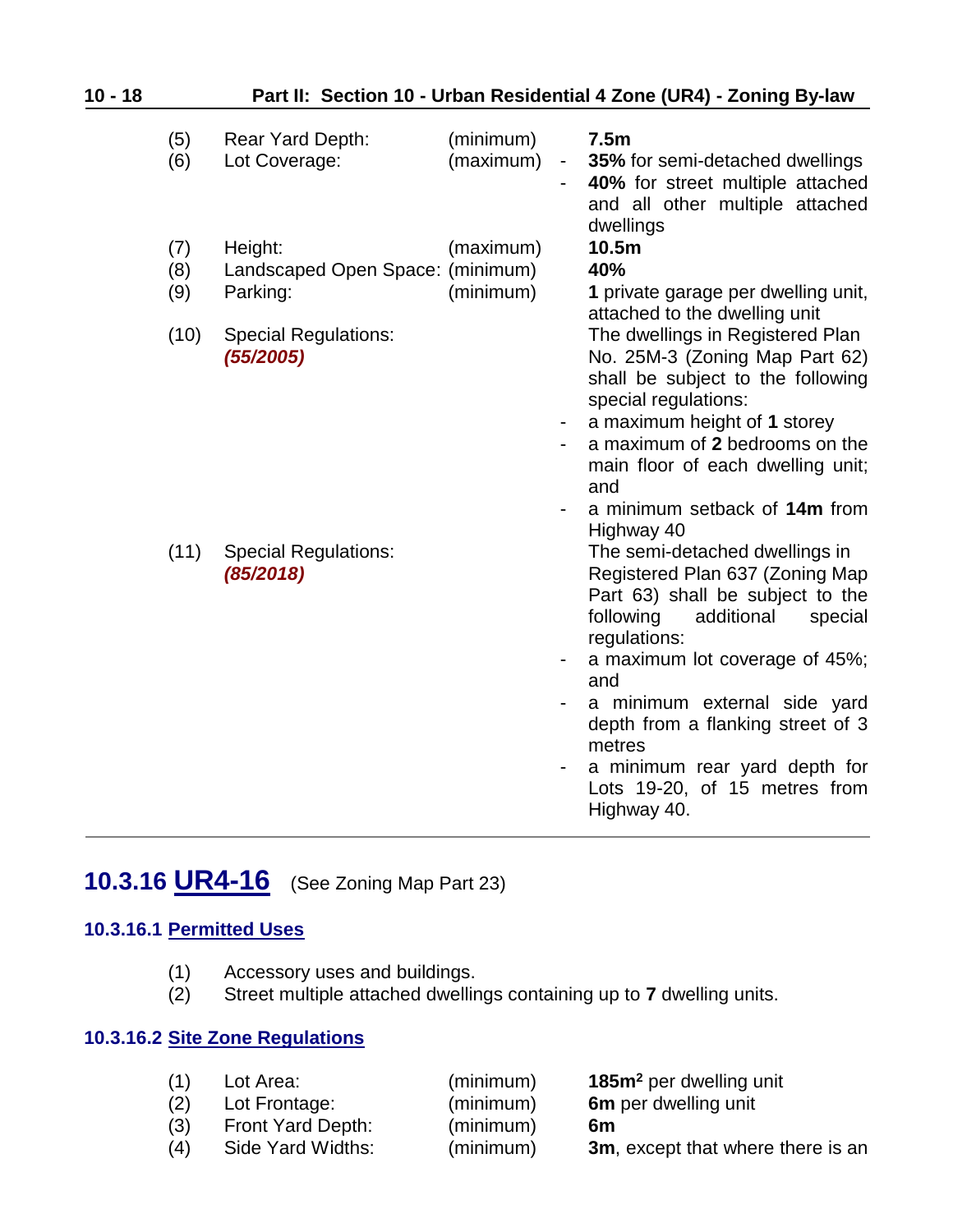|     |                  |           | attached garage or carport the<br>minimum side yard width shall be<br>1.5 <sub>m</sub> |
|-----|------------------|-----------|----------------------------------------------------------------------------------------|
| (5) | Rear Yard Depth: | (minimum) | 7.5m                                                                                   |
| (6) | Lot Coverage:    | (maximum) | 45%                                                                                    |
| (7) | Height:          | (maximum) | 10.5m                                                                                  |

# <span id="page-18-1"></span>**10.3.17 UR4-17** (See Zoning Map Part 29)

### **10.3.17.1 Permitted Uses**

- (1) A **2** storey multiple attached dwelling only.
- (2) Accessory uses and buildings.

#### **10.3.17.2 Site Zone Regulations**

| (1) | Number of Units:                 | (maximum) | 36                                                                                                                     |
|-----|----------------------------------|-----------|------------------------------------------------------------------------------------------------------------------------|
| (2) | Landscaped Open Space: (minimum) |           | landscaping<br>shall<br>existing<br>be<br>maintained                                                                   |
| (3) | <b>Building Setbacks:</b>        | (minimum) | as existed on the date of passage<br>of this By-law                                                                    |
| (4) | Height:                          | (maximum) | 7.3 <sub>m</sub>                                                                                                       |
| (5) | Parking:                         | (minimum) | 45 spaces                                                                                                              |
| (6) | Access:                          | (minimum) | pedestrian and emergency<br>a<br>access shall be provided from the<br>south portion of the lands to<br>Eastwood Avenue |

# <span id="page-18-0"></span>**10.3.18 UR4-18** (See Zoning Map Part 21)

#### **10.3.18.1 Permitted Uses**

(1) Those uses permitted in Section 10.1.

#### **10.3.18.2 Site Zone Regulations - Existing 9 Unit Multiple Attached Dwelling**

| (1) | Side Yard: | (minimum) | <b>0</b> east side yard  |
|-----|------------|-----------|--------------------------|
| (2) | Parking:   | (minimum) | <b>10 parking spaces</b> |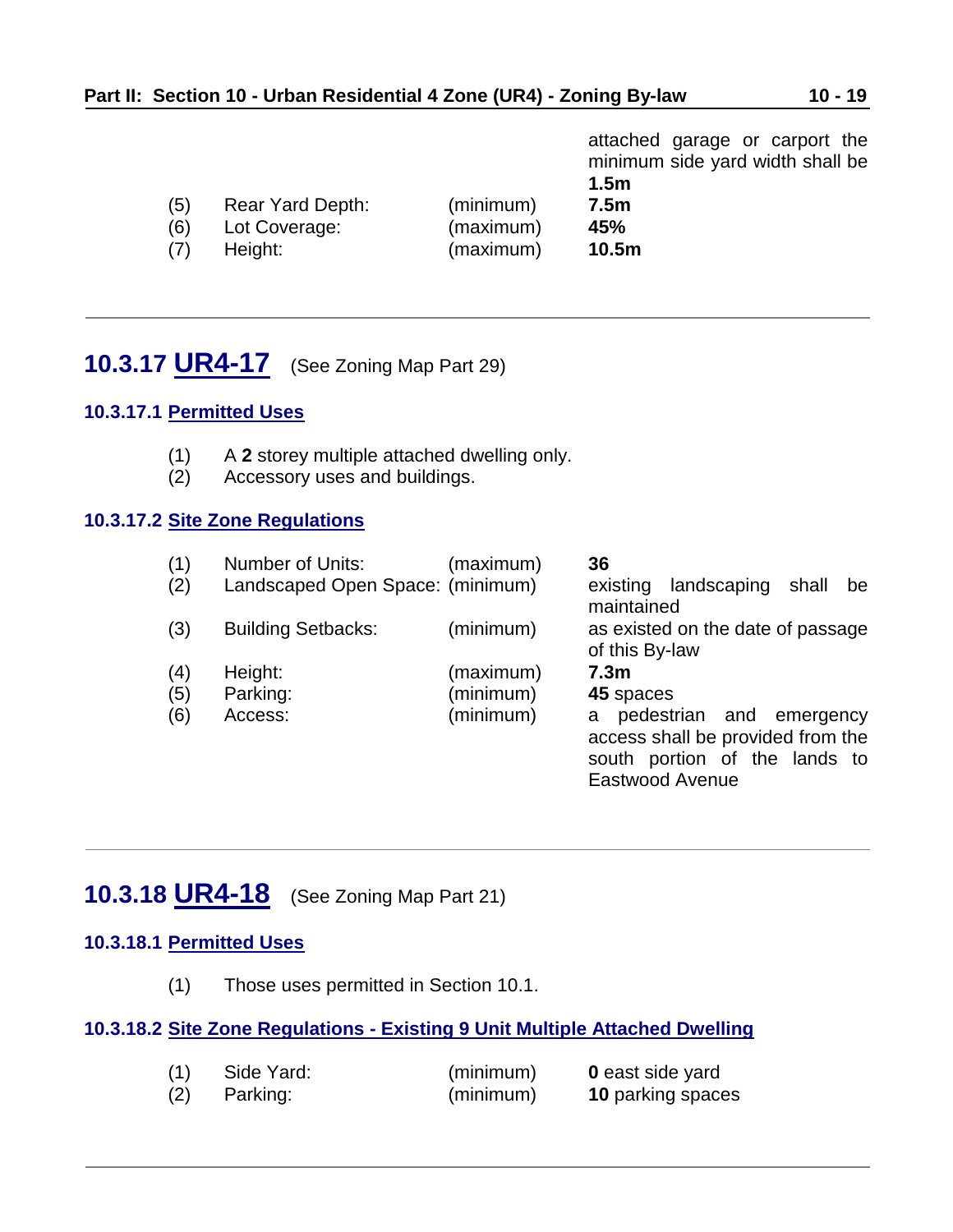# <span id="page-19-0"></span>**10.3.19 UR4-19** (See Zoning Map Part 63)

#### **10.3.19.1 Permitted Uses**

(1) Accessory uses and buildings.

- (2) Multiple attached dwellings.
- (3) Semi-detached dwellings.
- (4) Street multiple attached dwellings.

#### **10.3.19.2 Site Zone Regulations**

(1) All site regulations are as set out in [Section 10.3.15.2.2.](#page-15-1)

# <span id="page-19-1"></span>**10.3.20 UR4-20** (See Zoning Map Part 19)

*(84/2005 - OMB Approved)*

*(143/2004)*

#### **10.3.20.1 Permitted Uses**

- (1) Accessory uses and buildings.
- (2) Multiple attached dwellings.
- (3) Single detached dwellings.
- (4) Semi-detached dwellings.

#### **10.3.20.2 Site Zone Regulations**

#### **10.3.20.2.1 Golf Course Residential Community Lots**

For the purposes of this By-Law, the regulations associated with the term "Lot" as specified for a Golf Course Residential Community Lot including lot area, lot frontage, lot coverage and all yard requirements shall apply to the area associated with a permitted dwelling unit and shall not have the same meaning as a "Lot" or its associated terms as defined individually in Section 2 of Zoning By-Law No 85 of 2002.

#### **10.3.20.2.2 Single Detached and Semi-Detached Dwellings**

| (1) | Lot Area:       |           |                   |
|-----|-----------------|-----------|-------------------|
|     | Single detached | (minimum) | 300m <sup>2</sup> |
|     | Semi-detached   | (minimum) | $150m2$ per unit  |
| (2) | Lot Frontage:   |           |                   |
|     | Single detached | (minimum) | 10 <sub>m</sub>   |
|     | Semi-detached   | (minimum) | 9m per unit       |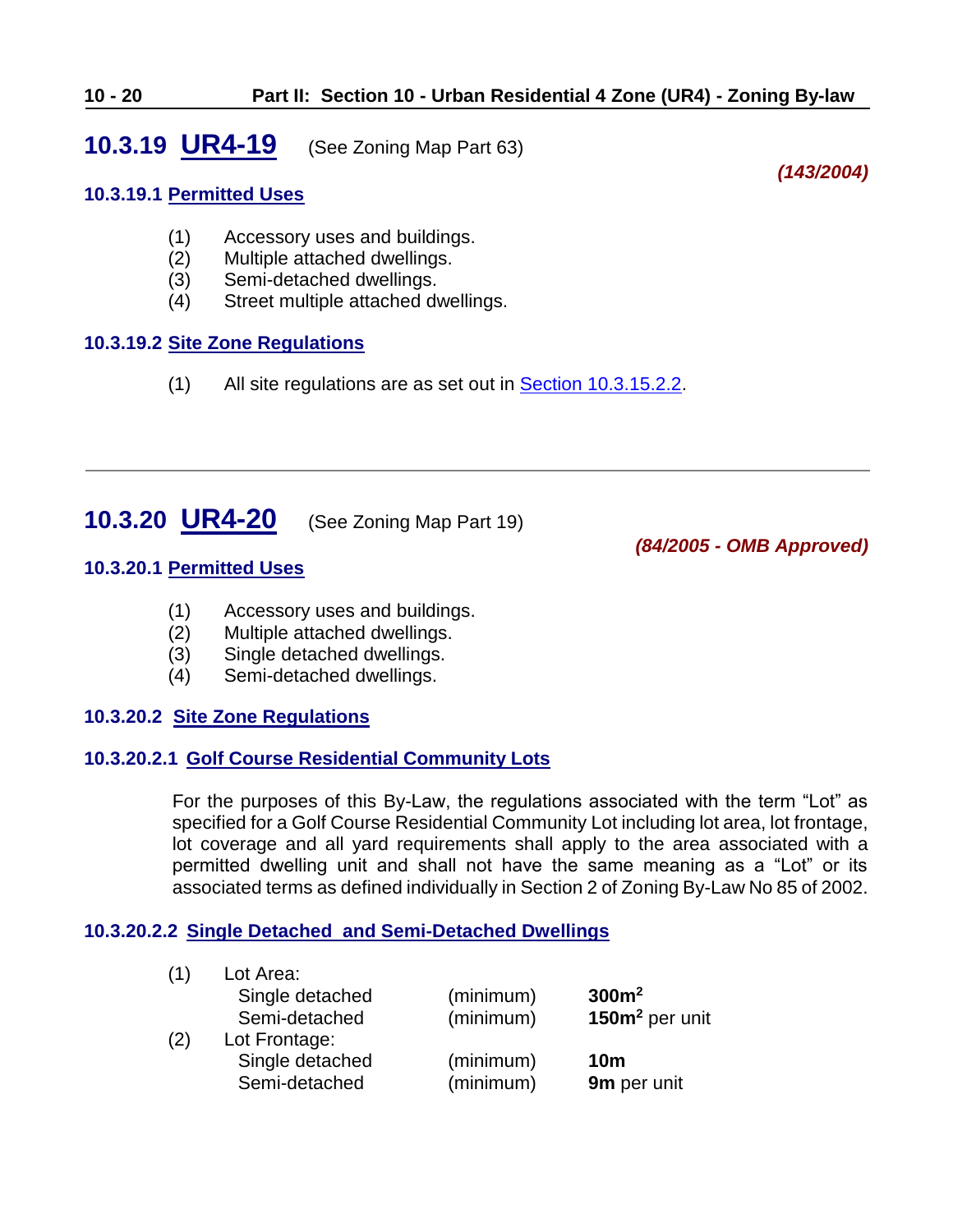| (3)                      | Front Yard Depth:                                                      | (minimum)                                        | 4m, except that any vehicular<br>entrance to an attached garage<br>shall be not less than 6m from the<br>front lot line of the Golf Course<br><b>Residential Community Lot.</b>                                                                                                                                                                                                                                      |
|--------------------------|------------------------------------------------------------------------|--------------------------------------------------|----------------------------------------------------------------------------------------------------------------------------------------------------------------------------------------------------------------------------------------------------------------------------------------------------------------------------------------------------------------------------------------------------------------------|
| (4)                      | Side Yard Widths:<br>Single detached                                   | (minimum)                                        | <b>1.2m</b> each side except that where<br>there is no attached garage or<br>carport one side yard shall be<br>$3.0m$ .                                                                                                                                                                                                                                                                                              |
|                          | Semi-detached                                                          | (minimum)                                        | <b>1.2m</b> each side except that where<br>there is no attached garage or<br>carport one side yard shall be<br>$3.0m$ .<br>There is no interior side<br>yard required along the common<br>lot line where dwelling units are<br>attached by a common wall.<br>Where those portions of the<br>dwelling units are not attached by<br>a common wall, a setback of 0.6m<br>from the common lot line shall be<br>required. |
| (5)<br>(6)               | Rear Yard Depth:<br>Setback from Howard<br><b>Watson Nature Trail:</b> | (minimum)<br>(minimum)                           | 6m<br>Notwithstanding<br>other<br>any<br>setbacks established by this Zone,<br>a minimum 7.5m building setback                                                                                                                                                                                                                                                                                                       |
| (7)<br>(8)<br>(9)        | Lot Coverage:<br>Height:<br>Setbacks from Golf Course Playing Area:    | (maximum)<br>(maximum)                           | shall be required from the Howard<br><b>Watson Nature Trail.</b><br>40%<br>12m<br>Appropriate setbacks from the golf<br>course playing area shall be<br>established through site plan / plan                                                                                                                                                                                                                         |
| (10)                     | Special Building Setbacks: (minimum)                                   |                                                  | of condominium approval.<br>No dwelling shall be constructed<br>within 7.5m of the east or west<br>property line of the golf course.                                                                                                                                                                                                                                                                                 |
|                          | 10.3.20.2.3 Multiple Attached Dwellings                                |                                                  |                                                                                                                                                                                                                                                                                                                                                                                                                      |
| (1)<br>(2)<br>(3)<br>(4) | Lot Area:<br>Lot Frontage:<br>Front Yard Depth:<br>Side Yard Widths:   | (minimum)<br>(minimum)<br>(minimum)<br>(minimum) | 180m <sup>2</sup> for each unit<br>20 <sub>m</sub><br>6m<br><b>3m</b> each side. There is no interior<br>side yard required along the                                                                                                                                                                                                                                                                                |

common lot line where dwelling units are attached by a common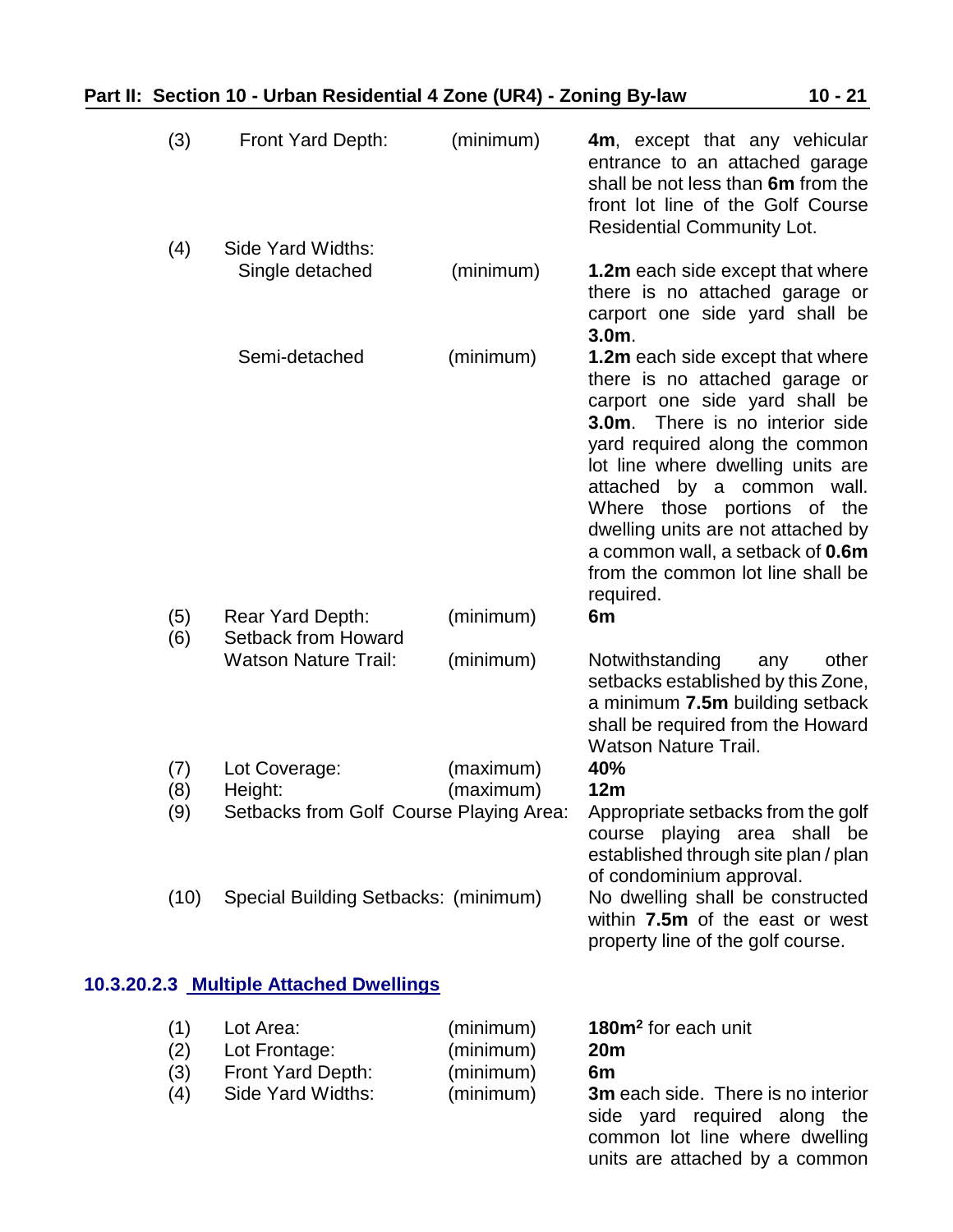|            |                                         |           | wall. Where those portions of the<br>dwelling units are not attached by<br>a common wall, a setback of 0.6m<br>from the common lot line shall be<br>required.  |
|------------|-----------------------------------------|-----------|----------------------------------------------------------------------------------------------------------------------------------------------------------------|
| (5)<br>(6) | Rear Yard Depth:<br>Setback from Howard | (minimum) | 6m                                                                                                                                                             |
|            | <b>Watson Nature Trail:</b>             | (minimum) | Notwithstanding<br>other<br>any<br>setbacks established by this Zone,<br>a minimum 7.5m building setback<br>shall be required from the Howard<br>Watson Trail. |
| (7)        | Lot Coverage:                           | (maximum) | 40%                                                                                                                                                            |
| (8)        | Height:                                 | (maximum) | 12m                                                                                                                                                            |
| (9)        | Setbacks from Golf Course Playing Area: |           | Appropriate setbacks from the golf<br>course playing area shall be<br>established through site plan / plan<br>of condominium approval.                         |
| (10)       | Special Building Setbacks: (minimum)    |           | No dwelling shall be constructed<br>within 7.5m of the east or west<br>property line of the golf course.                                                       |
|            |                                         |           |                                                                                                                                                                |

*(48/2007)*

*(19/2009)*

# <span id="page-21-0"></span>**10.3.21 UR4-21** (See Zoning Map Part 24)

#### **10.3.21.1 Permitted Uses**

- (1) Accessory Uses and Buildings.
- (2) Duplex Dwellings.
- (3) Semi-detached dwellings.
- (4) Single detached dwellings.
- (5) Multiple attached dwellings.
- (6) Group Homes.
- (7) Places of Worship.
- (8) Women's Shelters.
- (9) Schools. *(79/2020)*
- (10) Child-care Centre.

#### **10.3.21.2 Site Zone Regulations**

#### **10.3.21.2.1 Single detached dwellings, Group Homes and Women's Shelters**

| (1) | Lot Area:         | (minimum) | 400m <sup>2</sup>                   |
|-----|-------------------|-----------|-------------------------------------|
| (2) | Lot Frontage:     | (minimum) | 12m                                 |
| (3) | Side Yard Widths: | (minimum) | 1.2m on one side and 3m on the      |
|     |                   |           | other side, except that where there |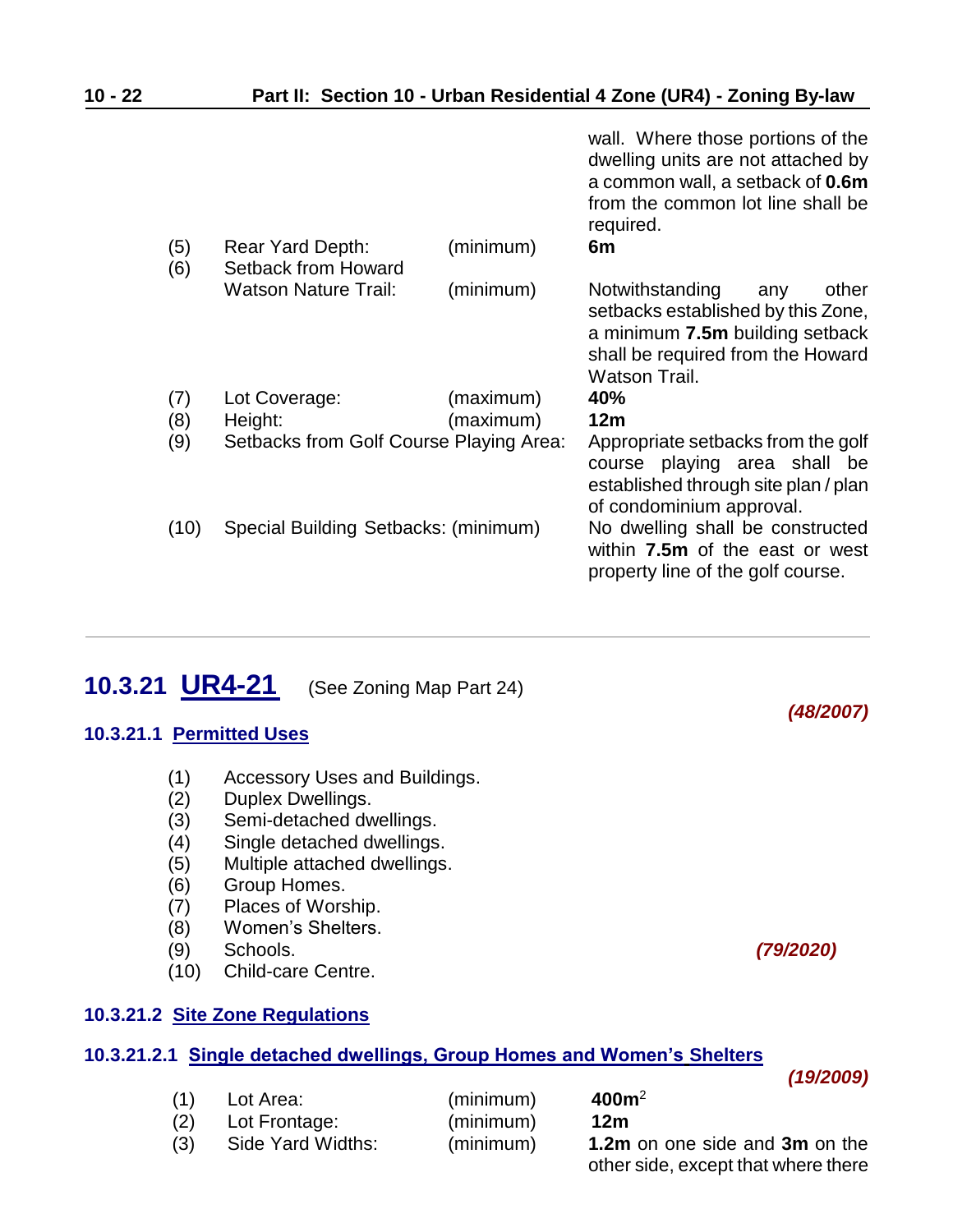is an attached garage or carport, the minimum side yard width shall be **1.2m** on each side (4) All Other Regulations: the regulations set out in Section [7.2.1](ZB_Sec_07_Urban_Residential_1_Zone(UR1).doc) shall apply **10.3.21.2.2 Places of Worship** The regulations set out in Section 7.2.2 shall apply. **10.3.21.2.3 Day care Centres** The regulations set out in Section 7.2.3 shall apply. **10.3.21.2.4 Duplex dwellings and semi detached dwellings** The regulations set out in Section 8.3.1.1 shall apply. **10.3.21.2.5 Multiple attached dwellings** The regulations set out in Section 10.3.15.2.2 shall apply. **10.3.21.2.5 Schools** *(79/2020)* The regulations set out in Section 7.2.2 shall apply.

# <span id="page-22-0"></span>**10.3.22 UR4-22** (see zoning map Part 24)

#### **10.3.22.1 Permitted Uses**

- (1) Accessory Uses and Buildings.
- (2) Apartment buildings.
- (3) Duplex Dwellings.
- (4) Semi-detached dwellings.
- (5) Single detached dwellings.
- (6) Multiple attached dwellings.
- (7) Group Homes.
- (8) Place of Worship.
- (9) Women's Shelters.

#### **10.3.22.2 Site Zone Regulations**

#### **10.3.22.2.1 Apartment dwellings**

The regulations set out in Section 11.2.1 shall apply, except that the maximum height shall be limited to **3** storeys and that no building or structure shall be permitted within **14m** from the **Highway 40** and **Highway 402** property lines.

*(48/2007)*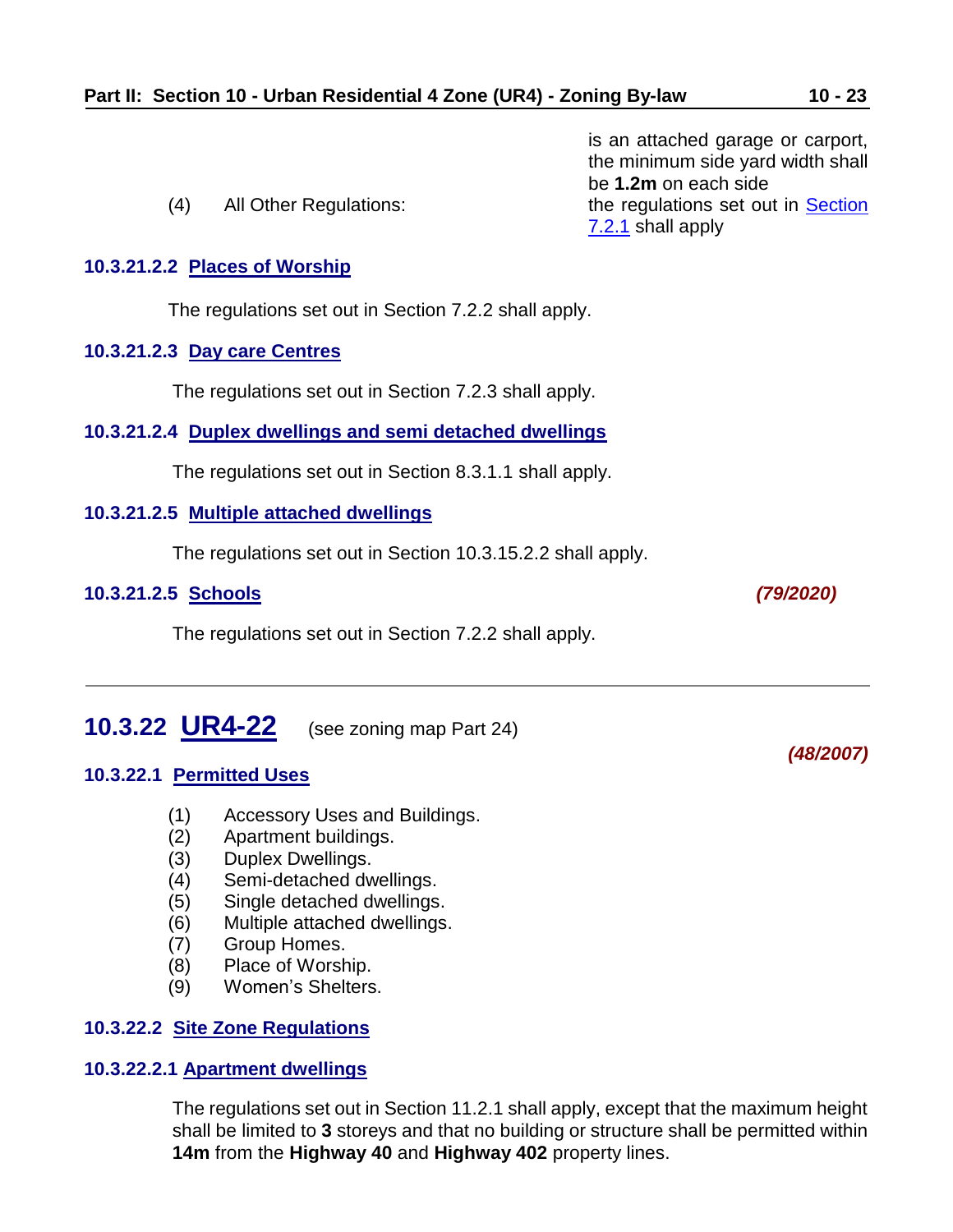*(19/2009)*

#### **10.3.22.2.2 Single detached dwellings, Group Homes and Women's Shelters**

|     |                               |           | (19/2009)                                                                                                                                                                                  |
|-----|-------------------------------|-----------|--------------------------------------------------------------------------------------------------------------------------------------------------------------------------------------------|
| (1) | Lot Area:                     | (minimum) | 400m <sup>2</sup>                                                                                                                                                                          |
| (2) | Lot Frontage:                 | (minimum) | 12 <sub>m</sub>                                                                                                                                                                            |
| (3) | Side Yard Widths:             | (minimum) | 1.2m on one side and 3m on the<br>other side, except that where there<br>is an attached garage or carport,<br>the minimum side yard width shall<br>be 1.2m on each side                    |
| (4) | <b>All Other Regulations:</b> |           | The regulations set out in Section<br>7.2.1 shall apply except that no<br>building or structure shall be<br>permitted within 14m from the<br>Highway 40 and Highway 402<br>property lines. |

#### **10.3.22.2.3 Places of Worship**

The regulations set out in Section 7.2.2 shall apply except that no building or structure shall be permitted within **14m** from the **Highway 40** and **Highway 402** property lines.

#### **10.3.22.2.4 Day care Centres**

The regulations set out in Section 7.2.3 shall apply except that no building or structure shall be permitted within **14m** from the **Highway 40** and **Highway 402** property lines.

#### **10.3.22.2.5 Duplex dwellings and semi detached dwellings**

The regulations set out in Section 8.3.1.1 shall apply except that no building or structure shall be permitted within **14m** from the **Highway 40** and **Highway 402** property lines.

#### **10.3.22.2.6 Multiple attached dwellings**

The regulations set out in Section 10.3.15.2.2 shall apply except that no building or structure shall be permitted within **14m** from the **Highway 40** and **Highway 402** property lines.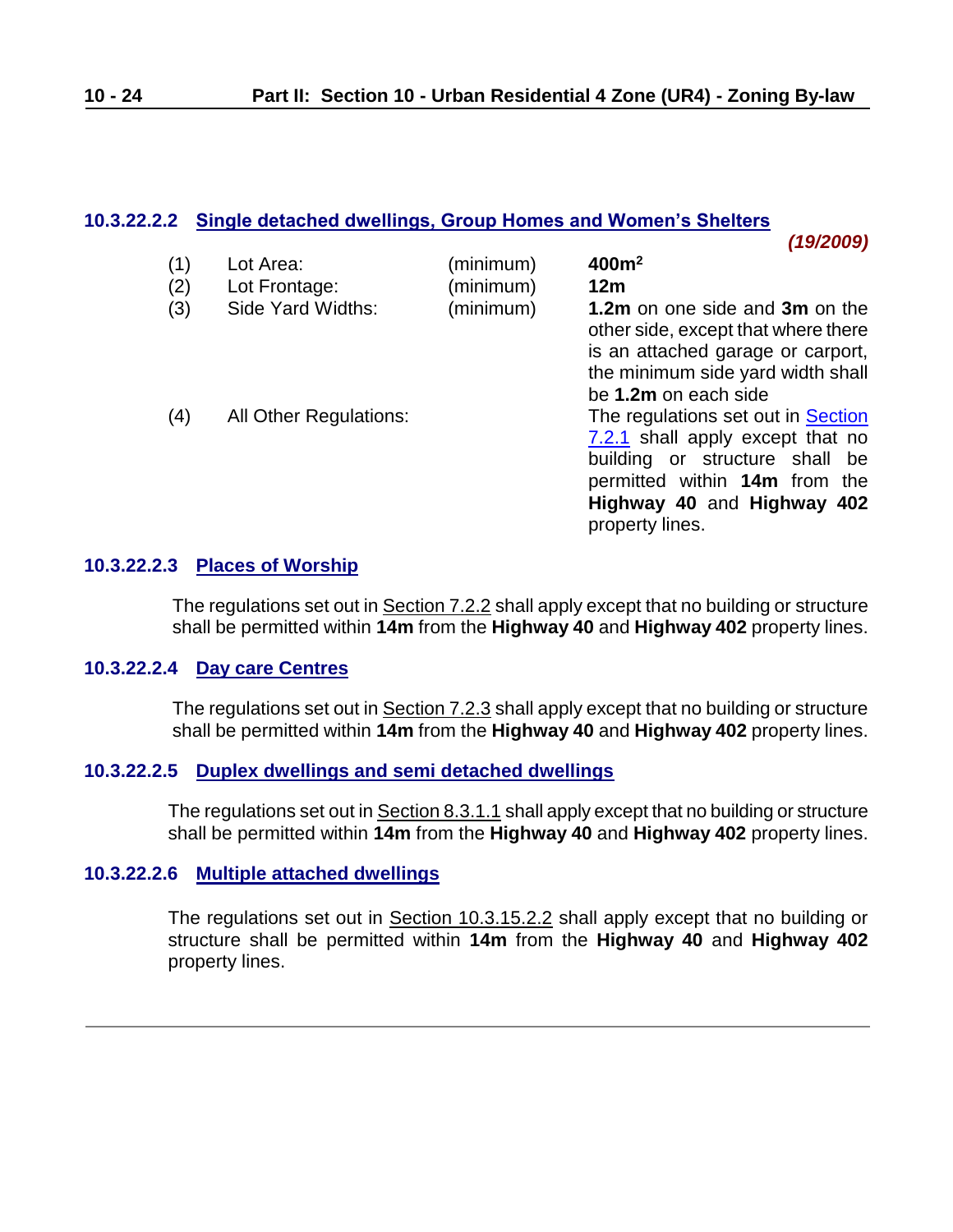<span id="page-24-0"></span>

| 10.3.23     | <b>UR4-23</b>                                                                                          | (see zoning map Part 15) | (104/2016)                                                                                                      |
|-------------|--------------------------------------------------------------------------------------------------------|--------------------------|-----------------------------------------------------------------------------------------------------------------|
| 10.3.23.1   | <b>Permitted Uses</b>                                                                                  |                          |                                                                                                                 |
|             | (1) Multiple Attached Dwellings                                                                        |                          |                                                                                                                 |
| 10.3.23.2   | <b>Site Zone Regulations</b>                                                                           |                          |                                                                                                                 |
| 10.3.23.2.1 | <b>Multiple Attached Dwellings</b><br>(1) Lot Area:<br>(2) Lot Frontage:<br>(3) All Other Regulations: | (minimum)<br>(minimum)   | 460m <sup>2</sup> for each unit<br>13 <sub>m</sub><br>The regulations set out in<br>Section 10.2.1 shall apply. |

### **10.3.24 UR4-24** (see zoning map Part 24) *(69/2019)*

#### **10.3.24.1 Permitted Uses**

- <span id="page-24-1"></span>(1) Accessory Uses and Buildings.
- (2) Duplex Dwellings.
- (3) Semi-detached Dwellings.
- (4) Single Detached Dwellings.
- (5) Multiple Attached Dwellings.
- (6) Group Homes.
- (7) Places of Worship.
- (8) Women's Shelters.

#### **10.3.24.2 Site Zone Regulations**

#### **10.3.24.2.1 Single Detached Dwellings, Group Homes and Women's Shelters**

| (1) Lot Area:              | (minimum) | 400m <sup>2</sup>                                                                                                                                                                              |
|----------------------------|-----------|------------------------------------------------------------------------------------------------------------------------------------------------------------------------------------------------|
| (2) Lot Frontage:          | (minimum) | 12m                                                                                                                                                                                            |
| (3) Side Yard Widths:      | (minimum) | 1.2m on one side and 3m<br>on the other side, except<br>that where there is an<br>attached garage or carport,<br>the minimum side yard<br>width shall be 1.2m on<br>each side                  |
| (4) All Other Regulations: |           | The regulations set out in<br>Section 7.2.1 shall apply<br>except that no building or<br>structure shall be permitted<br>14m<br>within<br>from<br>the<br><b>Highway 402</b> property<br>lines. |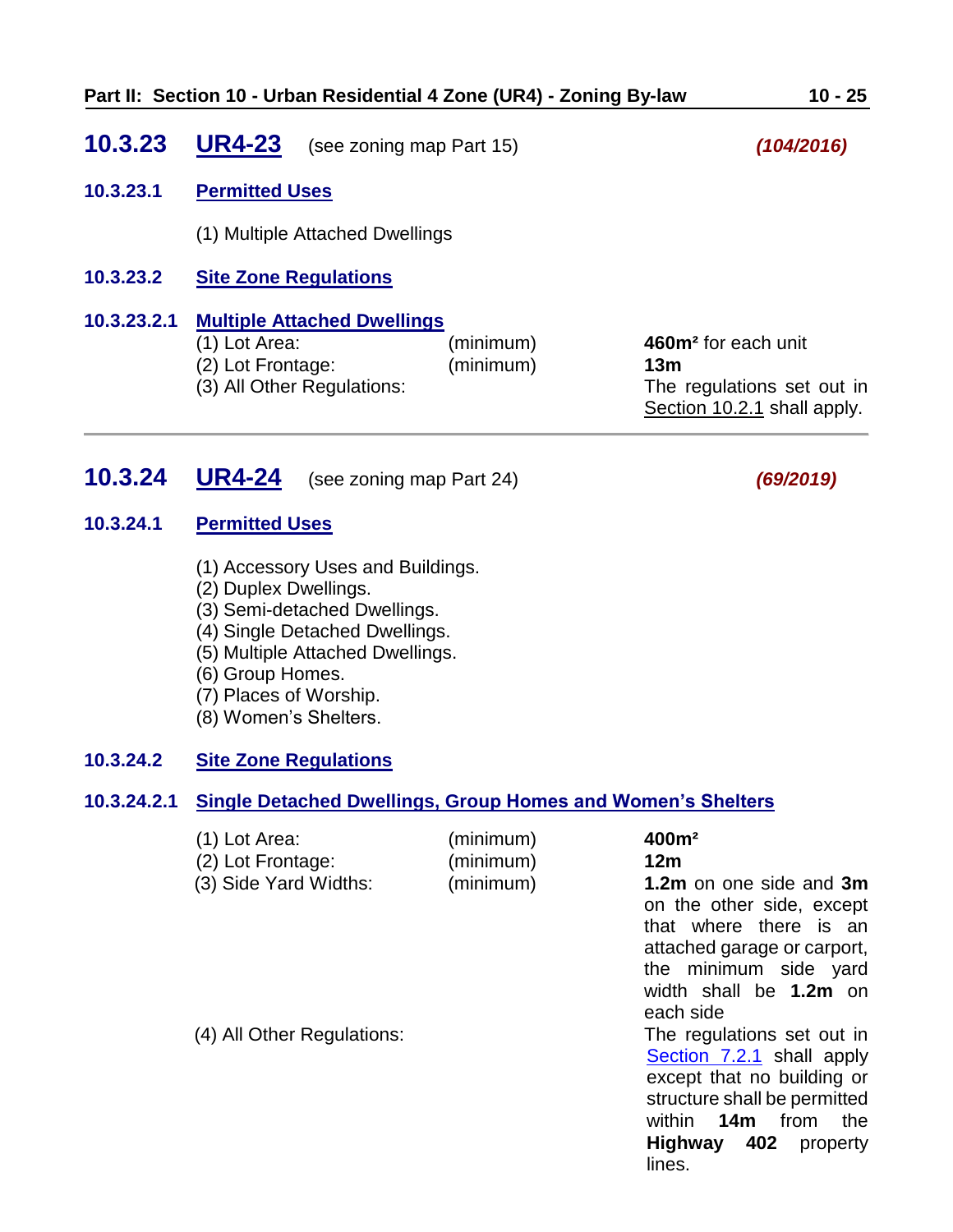#### **10 - 26 Part II: Section 10 - Urban Residential 4 Zone (UR4) - Zoning By-law**

#### **10.3.24.2.2 Duplex Dwellings and Semi-detached Dwellings**

(1) The regulations set out in Section 8.3.1.1 shall apply except that no building or structure shall be permitted within **14m** from the **Highway 402** property lines.

#### **10.3.24.2.3 Multiple Attached Dwellings**

(1) The regulations set out in Section 10.3.15.2.2 shall apply except that no building or structure shall be permitted within **14m** from the **Highway 402** property lines.

#### **10.3.24.2.4 Places of Worship**

(1) The regulations set out in Section 7.2.2 shall apply except that no building or structure shall be permitted within **14m** from the **Highway 402** property lines.

### **10.3.25 UR4-25** (see zoning map Part 63) *(55/2019)*

#### **10.3.25.1 Permitted Uses**

- <span id="page-25-0"></span>(1) Accessory Uses and Buildings.
- (2) Semi-detached Dwellings.
- (3) Single Detached Dwellings.
- (4) Multiple Attached Dwellings.

#### **10.3.25.2 Site Zone Regulations**

#### **10.3.25.2.1 Single Detached Dwellings**

(1) All regulations as set out in Section 7.2.1 shall apply.

#### **10.3.25.2.2 Semi-detached Dwellings**

| (1) Lot Coverage:      | (maximum) | 40%               |
|------------------------|-----------|-------------------|
| (2) Exterior Side      |           |                   |
| Yard Width:            | (minimum) | 3.0 <sub>m</sub>  |
| $(2)$ Door Vord Donth: | (minimnm) | 7.5 <sub>ma</sub> |

(3) Rear Yard Depth: (minimum) **7.5m**, with the exception that a semidetached dwelling on **Lot 6** may have a rear yard depth of **6.0m**